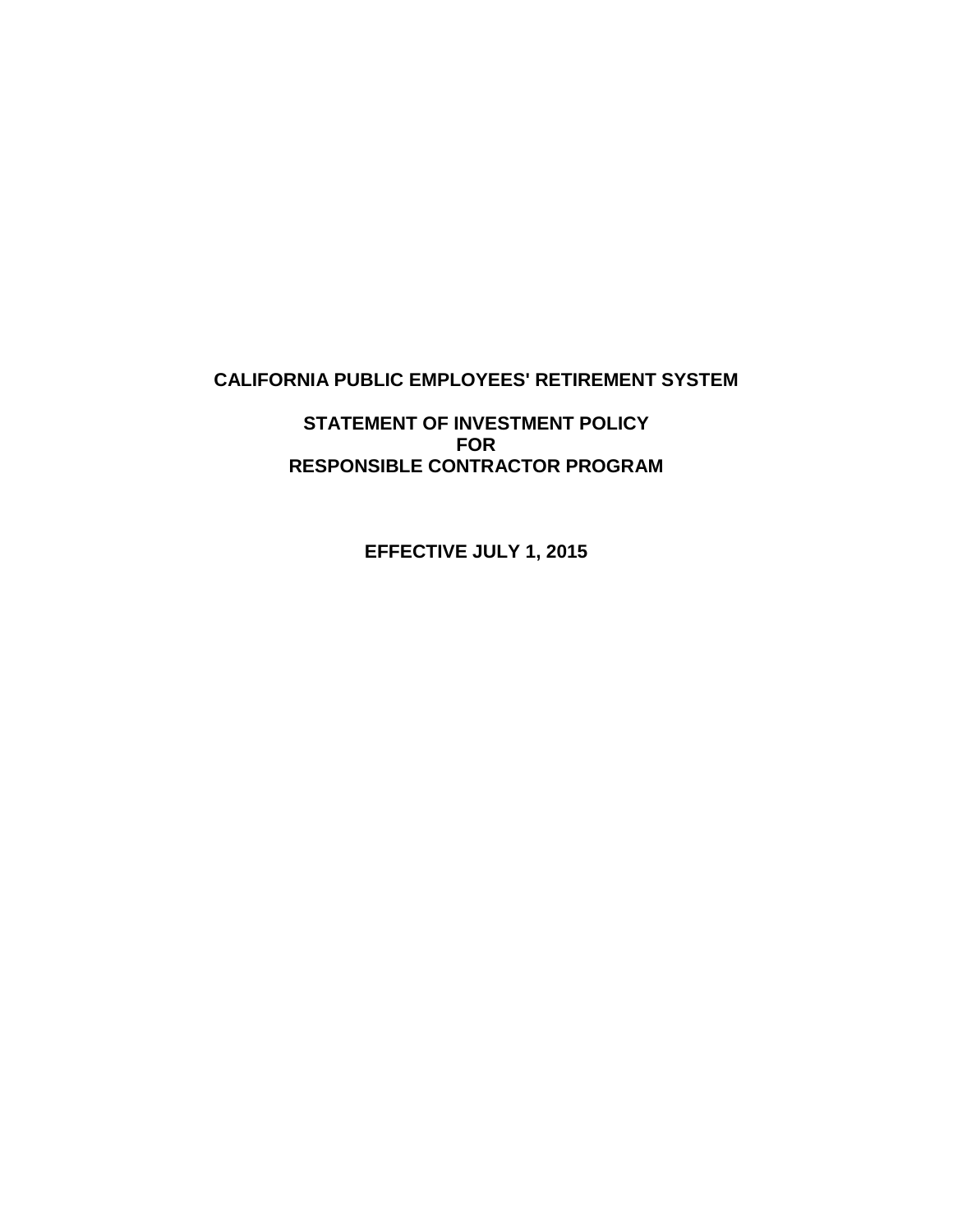# **TABLE OF CONTENTS**

# Page

| T.   |                                                      |                                                           |  |  |
|------|------------------------------------------------------|-----------------------------------------------------------|--|--|
| II.  |                                                      |                                                           |  |  |
| III. |                                                      |                                                           |  |  |
|      | A.                                                   |                                                           |  |  |
|      | <b>B.</b>                                            |                                                           |  |  |
|      | $C_{\cdot}$                                          |                                                           |  |  |
|      | D.                                                   |                                                           |  |  |
|      | Ε.                                                   |                                                           |  |  |
|      | F.                                                   |                                                           |  |  |
|      | G.                                                   |                                                           |  |  |
|      | Η.                                                   |                                                           |  |  |
|      | T.                                                   |                                                           |  |  |
|      | J.                                                   |                                                           |  |  |
|      | K.                                                   |                                                           |  |  |
|      | L.                                                   |                                                           |  |  |
|      | М.                                                   |                                                           |  |  |
| IV.  | PRINCIPAL REQUIREMENTS OF THE RESPONSIBLE CONTRACTOR |                                                           |  |  |
|      | Α.                                                   |                                                           |  |  |
|      | B.                                                   |                                                           |  |  |
|      | $C_{\cdot}$                                          |                                                           |  |  |
|      | D.                                                   |                                                           |  |  |
|      | Ε.                                                   |                                                           |  |  |
|      | F.                                                   |                                                           |  |  |
| V.   |                                                      | SELECTION PREFERENCE OF A RESPONSIBLE CONTRACTOR  8       |  |  |
| VI.  |                                                      | TRANSITION, ENFORCEMENT, MONITORING, AND ADMINISTRATION 8 |  |  |
|      | Α.                                                   |                                                           |  |  |
|      | В.                                                   |                                                           |  |  |
|      | $C_{\cdot}$                                          |                                                           |  |  |
|      | D.                                                   |                                                           |  |  |
|      | Ε.                                                   |                                                           |  |  |
|      |                                                      | 1.                                                        |  |  |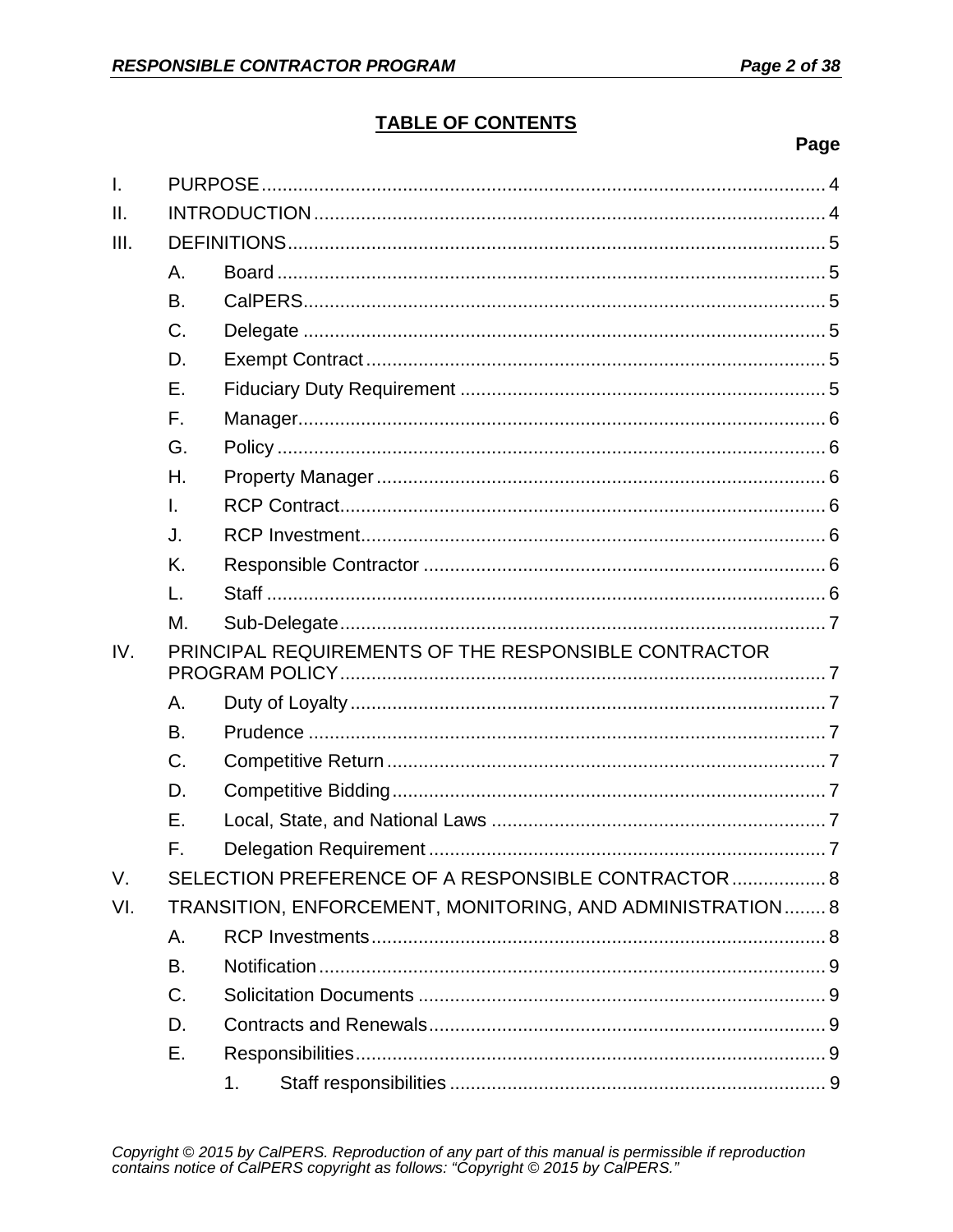|                    | 2.                                                                           |                                                                                                                                            |  |  |
|--------------------|------------------------------------------------------------------------------|--------------------------------------------------------------------------------------------------------------------------------------------|--|--|
|                    | 3.                                                                           |                                                                                                                                            |  |  |
|                    | 4.                                                                           |                                                                                                                                            |  |  |
| F.                 |                                                                              |                                                                                                                                            |  |  |
| G.                 |                                                                              |                                                                                                                                            |  |  |
| Η.                 |                                                                              |                                                                                                                                            |  |  |
| I.                 |                                                                              |                                                                                                                                            |  |  |
| J.                 |                                                                              |                                                                                                                                            |  |  |
| K.                 |                                                                              |                                                                                                                                            |  |  |
| L.                 |                                                                              |                                                                                                                                            |  |  |
|                    |                                                                              | Addendum A Neutrality Requirement for Core Real Estate Managers 17                                                                         |  |  |
|                    | 1.                                                                           |                                                                                                                                            |  |  |
|                    | 2.                                                                           |                                                                                                                                            |  |  |
|                    | 3.                                                                           |                                                                                                                                            |  |  |
|                    | 4.                                                                           |                                                                                                                                            |  |  |
|                    | 5.                                                                           |                                                                                                                                            |  |  |
|                    | 6.                                                                           |                                                                                                                                            |  |  |
| Appendix 1         |                                                                              | California Public Employees' Retirement System - Certification of                                                                          |  |  |
|                    |                                                                              | Appendix 2 Complaint, Investigation and Dispute Resolution Process<br>Regarding Potential Violations of the CalPERS Responsible Contractor |  |  |
| Appendix 3         |                                                                              | Manager's Certificate of Compliance and Annual Report on                                                                                   |  |  |
|                    |                                                                              |                                                                                                                                            |  |  |
|                    |                                                                              | Appendix 4 Model Delegate/Sub-Delegate Contract Rider Agreeing to be                                                                       |  |  |
|                    |                                                                              |                                                                                                                                            |  |  |
|                    |                                                                              | Addendum B Neutrality Trial Program Policy for Non-Core Real Estate Managers                                                               |  |  |
| <b>Exhibit B-I</b> | Model Delegate/Sub-Delegate Contract Rider Agreeing to be                    |                                                                                                                                            |  |  |
|                    | Exhibit B-II California Public Employees' Retirement System Neutrality Trial |                                                                                                                                            |  |  |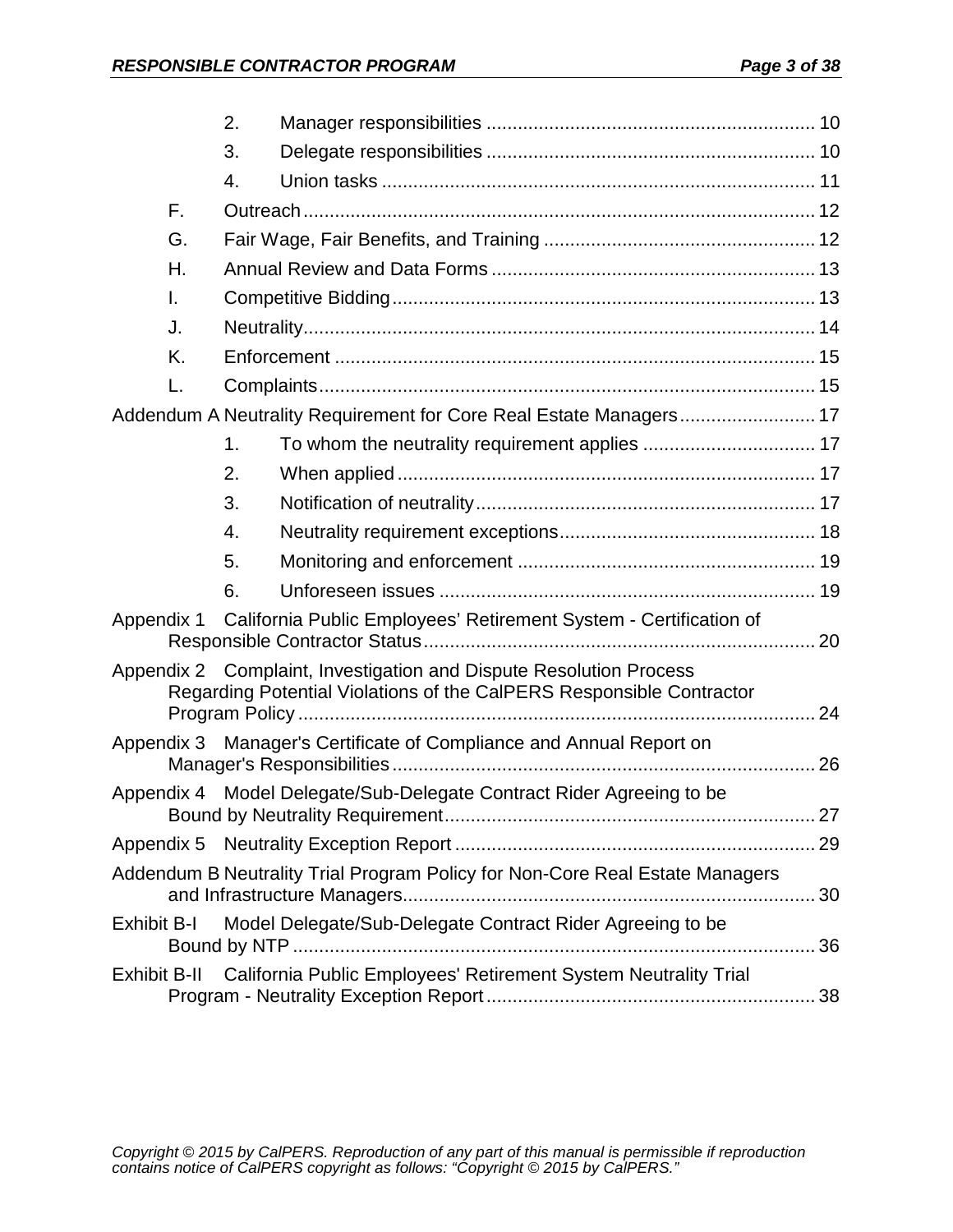## **CALIFORNIA PUBLIC EMPLOYEES' RETIREMENT SYSTEM**

#### **STATEMENT OF INVESTMENT POLICY FOR RESPONSIBLE CONTRACTOR PROGRAM**

### **July 1, 2015**

*This Policy is effective July 1, 2015 and supersedes all previous Responsible Contractor policies for parties subject to this Policy.* 

#### **I. PURPOSE**

This document sets forth the investment policy ("the Policy") of the Responsible Contractor Program (the "Program" or "RCP"). The design of this Policy is intended to ensure that contractors, investors, managers, consultants, or other participants selected by the California Public Employees' Retirement System ("CalPERS") take prudent and careful action while managing the Program. Additionally, use of this Policy provides assurance that there is sufficient flexibility in controlling investment risks and returns while using contractors.

This Policy, as of July 1, 2015, is consistent with CalPERS Statement of Investment Beliefs, as adopted October 14, 2013. CalPERS Statement of Investment Beliefs provides context for CalPERS actions, reflects CalPERS values, and acknowledges CalPERS responsibility to sustain its ability to pay benefits for generations. The Investment Beliefs can be found at [http://www.calpers.ca.gov/eip-docs/about/pubs/calpers-beliefs.pdf.](http://www.calpers.ca.gov/eip-docs/about/pubs/calpers-beliefs.pdf)

#### **II. INTRODUCTION**

CalPERS has a deep interest in the condition of workers employed by CalPERS and its Managers and Delegates (as defined in the next section). CalPERS, through the Policy set forth in this document, supports and encourages fair wages and benefits for workers employed by its contractors and subcontractors, subject to fiduciary principles concerning duties of loyalty and prudence, both of which further require competitive returns on CalPERS real estate and infrastructure investments.

CalPERS endorses small business development, market competition, and control of operating costs. CalPERS supports many of the ideals espoused by labor unions and encourages participation by labor unions and their signatory contractors in the development and management of CalPERS real estate and infrastructure investments. CalPERS believes that an adequately compensated and trained worker delivers a higher quality product and service. The Policy includes provisions for transition, monitoring, and enforcement.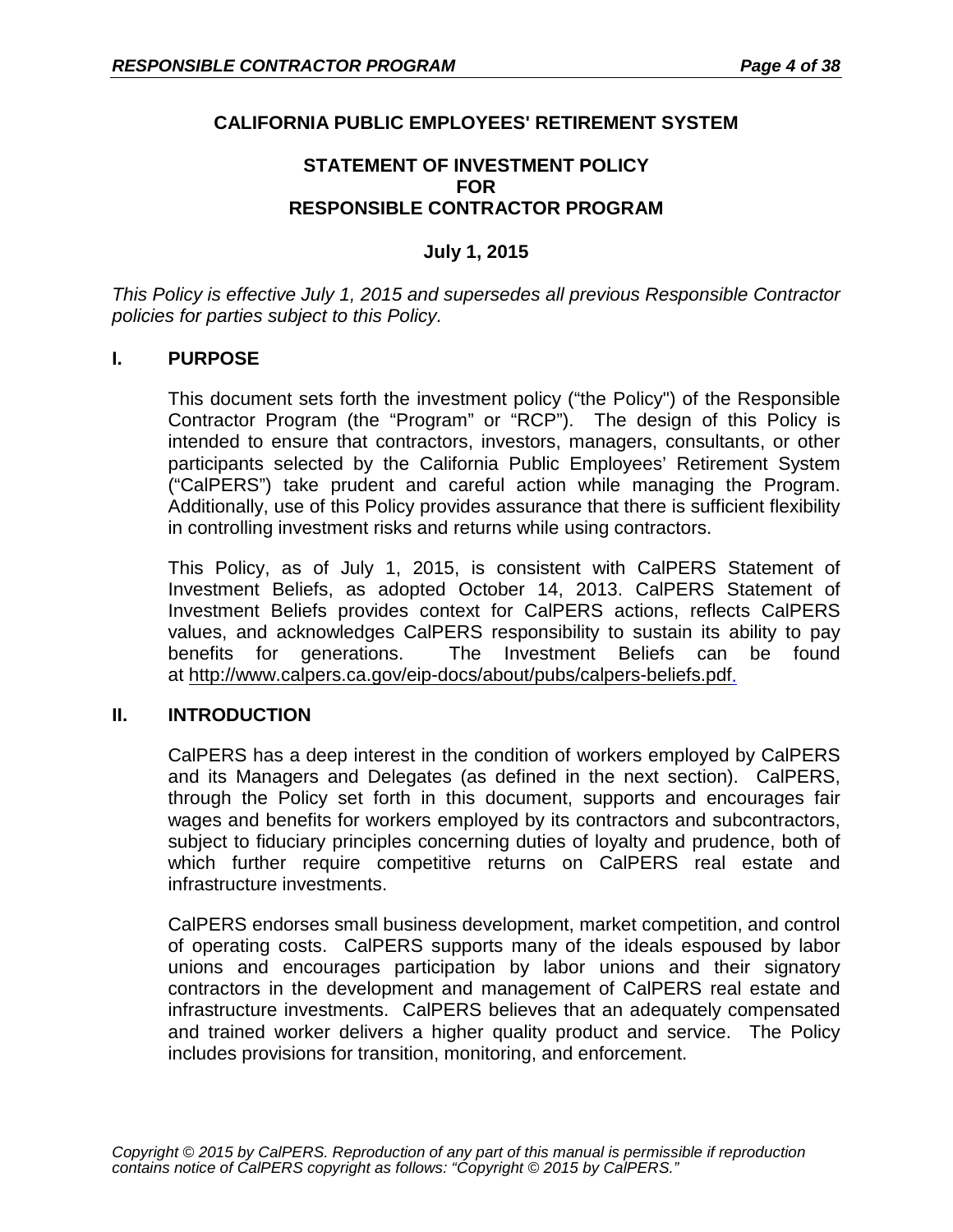# **III. DEFINITIONS**

Capitalized terms used in this Policy have the following meanings for purposes of this Policy:

- A. **Board**  The CalPERS Board of Administration or the committee thereof to which the Board has delegated the function in question.
- B. **CalPERS**  The California Public Employees' Retirement System.
- C. **Delegate** A person or entity that a Manager or other Delegate retains (other than pursuant to an Exempt Contract) to provide services with respect to an RCP Investment, such as general contractors, contractors, and subcontractors. When a Delegate hires another Delegate, the latter is the former's "Sub-Delegate" (see Definition M, below). For example, the general partner of a partnership that owns an office building that is an RCP Investment normally would be the Manager. The Property Manager that the Manager hires to manage the building would be a Delegate. In turn, if that Delegate hires another firm, e.g., a janitorial services company, to provide services with respect to the property, the janitorial services company would be the Property Manager's Sub-Delegate (see definition of Sub-Delegate below). Delegates and Sub-Delegates are collectively referred to as "Delegates" in this Policy unless the context indicates otherwise. Any person or entity in such a delegation chain that performs services pursuant to an Exempt Contract would not be a Delegate or Sub-Delegate with respect to those services, nor would any person or entity it retains or subcontracts with to provide those services.
- D. **Exempt Contract** An RCP Investment-related construction or property services contract (1) for professional services (e.g., architect, legal, or engineering services) or (2) for less than \$100,000. This threshold amount is applied both at the contract level and the subcontract level. For example, a \$1 million maintenance contract normally would not be an Exempt Contract, but a \$40,000 subcontract under it would be an Exempt Contract. Incremental contract amounts shall not be used to circumvent the threshold amount to create an Exempt Contract or subcontract under this Policy. Any contract in effect when a property first becomes an RCP Investment also shall be an Exempt Contract, but this exemption shall lapse at the end of the contract's term (including any extensions the contract permitted before the investment became an RCP Investment).
- E. **Fiduciary Duty Requirement**  The duty of the CalPERS Board, Staff, and Managers to be loyal and prudent, and achieve a competitive return, as set forth in Section IV.A.-C. To the extent a Delegate has been delegated the discretion to make business decisions affecting RCP Investments, CalPERS expects the Delegate or Sub-Delegate to make prudent business decisions.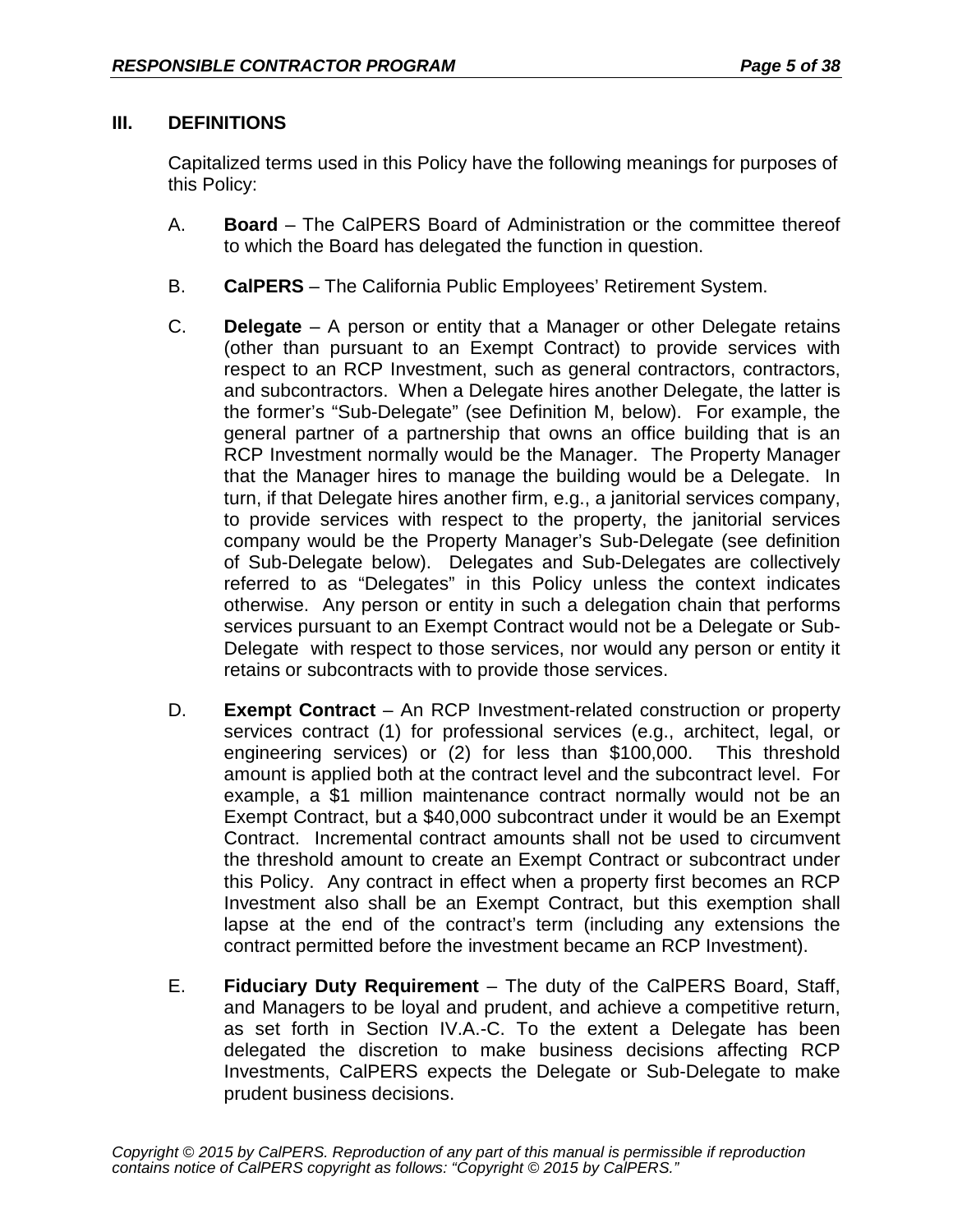- F. **Manager**  A person or entity that directly contracts with CalPERS to manage or otherwise control an RCP Investment, such as an investment manager or the general partner of a partnership in which CalPERS directly invests.
- G. **Policy**  The policy set forth in this document, as amended from time to time. Except to the extent that the Staff determines otherwise, an amendment to this Policy made after a person or entity becomes a Manager shall apply to the Manager.
- H. **Property Manager** A person or entity that manages the day-to-day operations of a building, including such things as leasing, tenant improvements, guard and janitorial services, or performs similar functions.
- I. **RCP Contract**  An RCP Investment-related contract (other than an Exempt Contract) for (a) building or construction-related services (including tenant improvements unless paid for by the tenant), and (b) property-related services (such as cleaning maintenance, security, food and beverage service, and other services provided within the property that are specific to the nature of that asset, e.g., senior living operations, hotel operations, transportation assets, hospitals, etc.).
- J. **RCP Investment** An investment Section VI.A. designates as an RCP Investment, generally real estate and infrastructure investments more than 50% owned by CalPERS. Determination of an RCP Investment designation only will be made when CalPERS first contracts with the person or entity who would be the Manager, or when CalPERS subsequently enters into a new contract with the person or entity. For example, if CalPERS, at the time of the first contract, will not own more than 50% of a real estate or infrastructure investment, subsequent CalPERS investments in that real estate or infrastructure investment that cause it to be more than 50% CalPERS-owned will not make it an RCP Investment, nor cause the person or entity managing it to become a Manager**.**

If it is intended or reasonably foreseeable that an initial investment less than 50% CalPERS-owned will grow to a greater percentage, CalPERS and Manager will determine at the inception whether designating the investment as an RCP Investment is appropriate under the circumstances. Incremental increases in percentages of CalPERS ownership shall not be used to circumvent an RCP Investment designation.

- K. **Responsible Contractor**  A business that pays workers a fair wage and a fair benefit (see Section VI.G.), as evidenced by payroll and employee records.
- L. **Staff**  The CalPERS Investment Office staff.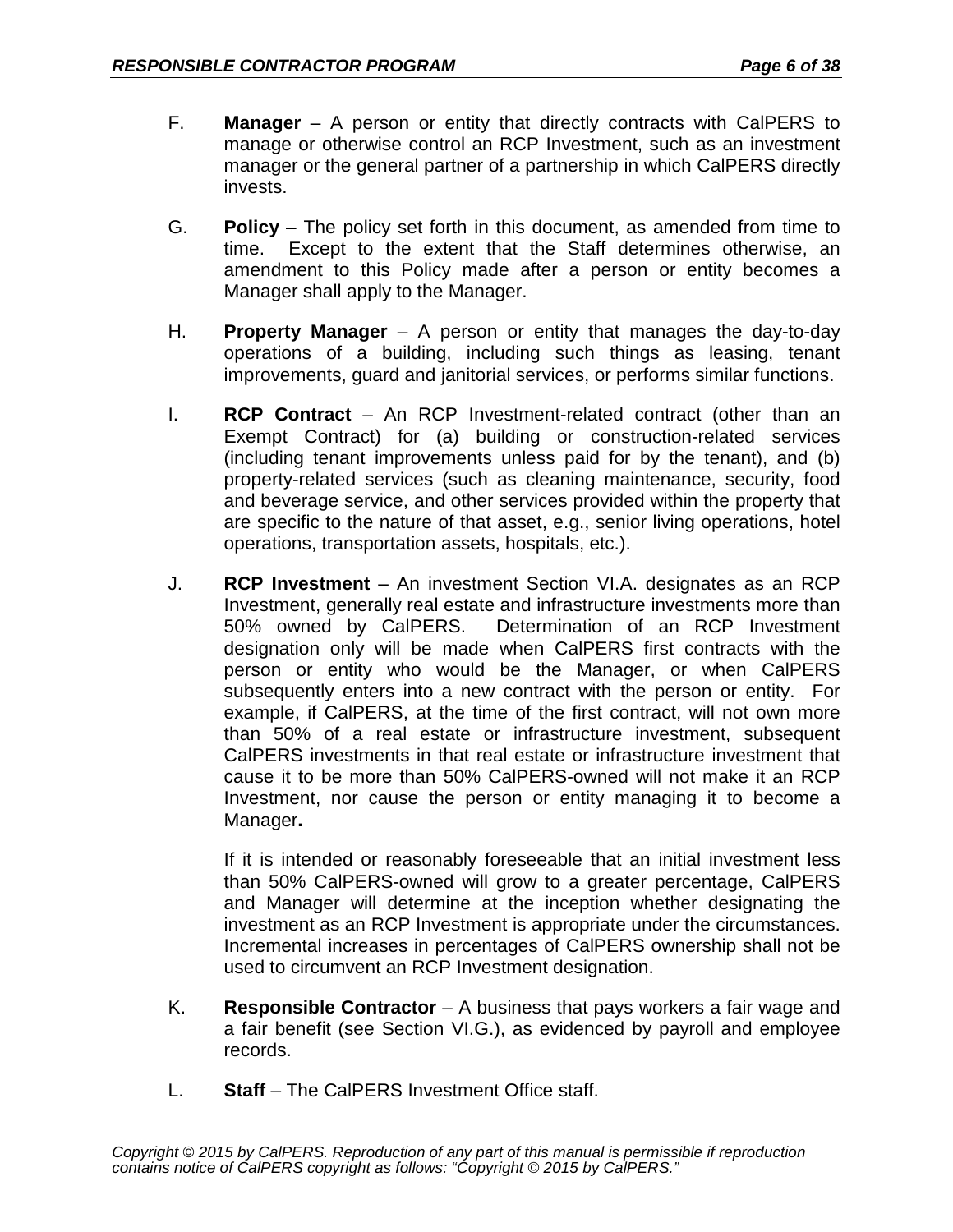M. **Sub-Delegate** – A person or entity retained by a Delegate or another Sub-Delegate (other than pursuant to an Exempt Contract) to provide services with respect to an RCP Investment. If a Sub-Delegate, in turn, subcontracts with another firm, the subcontractor would be the Sub-Delegate of the initial Sub-Delegate, and so on.

### **IV. PRINCIPAL REQUIREMENTS OF THE RESPONSIBLE CONTRACTOR PROGRAM POLICY**

- A. **Duty of Loyalty**  Notwithstanding any other considerations, assets shall be managed for the exclusive benefit of CalPERS participants and -beneficiaries. CalPERS and its Managers' duty to the participants and their beneficiaries shall take precedence over any other duty.
- B. **Prudence**  CalPERS and its Managers are charged with the fiduciary duty of exercising the care, skill, prudence, and diligence appropriate to the task.
- C. **Competitive Return** To comply with duties of loyalty and prudence, all investments and services must be made and managed in a manner that produces a competitive risk-adjusted return.
- D. **Competitive Bidding**  Managers and Delegates shall select contractors and their subcontractors for RCP Contracts through a competitive bidding and selection process. The purpose of this provision is to encourage fair competition and to seek bids actively from all qualified sources within an area, particularly those identified as Responsible Contractors. See Section VI.F. and I. for more information on the competitive bidding requirements.
- E. **Local, State, and National Laws** All Managers, Delegates and the contractors and subcontractors they hire, while performing services with respect to RCP Investments, shall observe all local, state, and national laws (including, by way of illustration, those pertaining to applicable licensing and permitting, insurance, withholding taxes, minimum wage, and health and occupational safety).
- F. **Delegation Requirement** Managers must require their Delegates to comply with this Policy, and Delegates must require their Sub-Delegates to comply with this Policy. CalPERS will hold Managers responsible for Delegate noncompliance to the extent a Manager permits or causes a Delegate to violate this Policy or fails to take appropriate remedial action after learning of a violation. In a like manner, each Delegate is responsible for its Sub-Delegate's noncompliance with this Policy to the greatest extent reasonable and prudent in light of all circumstances and factors at that time.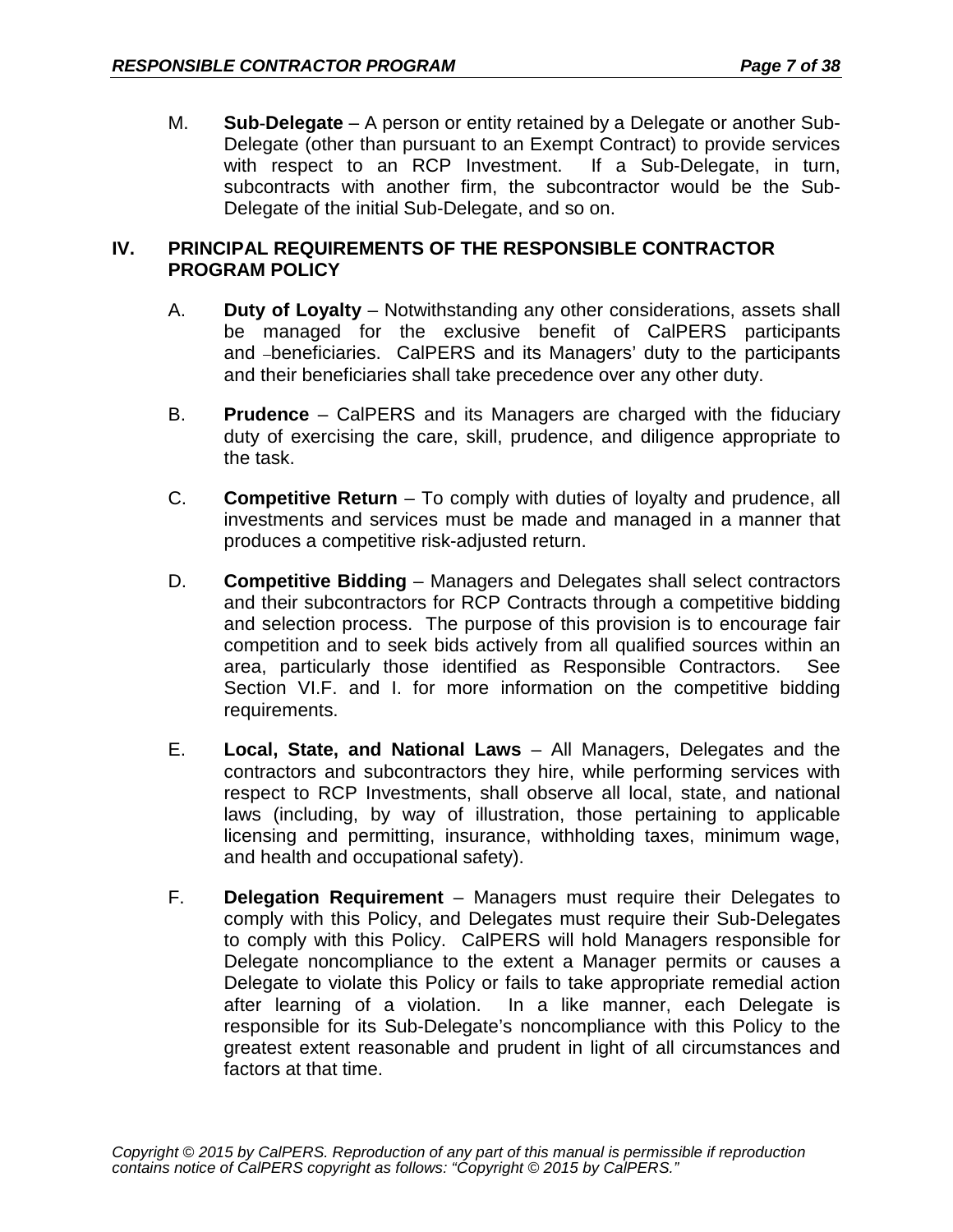## **V. SELECTION PREFERENCE OF A RESPONSIBLE CONTRACTOR**

If the requirements in Section IV. are satisfied, CalPERS strongly prefers Managers and Delegates to hire Responsible Contractors to provide services to RCP Investments. As to non-RCP Investments, Staff shall give a strong preference to investment managers, advisors, partners and the equivalent that have internal responsible contractor policies that are consistent with this Policy, subject to the Fiduciary Duty Requirement.

### **VI. TRANSITION, ENFORCEMENT, MONITORING, AND ADMINISTRATION**

A. **RCP Investments** – This Policy shall only apply with respect to RCP Investments. An RCP Investment is (1) a real estate investment, or (2) an infrastructure investment to which the CalPERS infrastructure policy makes this Policy apply, in either case, including one owned by a business entity (such as a joint venture, limited liability company, or partnership), in which CalPERS owns a greater than 50% ownership interest (subject to the terms of Section III.J.) RCP Investments do not include any other types of investments, including commingled funds, opportunity funds, mezzanine debt, hybrid debt, international investments, indirect investments, specialty investments, and mortgage investments lacking equity features.

Housing Development Partnerships exempted from this Policy in the past shall remain exempt, but voluntary compliance is strongly recommended, subject to the Fiduciary Requirement, and bearing in mind that Responsible Contractor status is determined based on local market factors that include the nature of the project (e.g., residential or commercial) among other factors. Hence, for example, a contractor doing work on a single family housing project might still be a Responsible Contractor even though it pays lower wages than a Responsible Contractor in the area pays for commercial office building construction, if that is consistent with locally prevailing labor practices.

The practicality, schedule, and method of extending this Policy in the future beyond RCP Investments depends on factors that include the structure of the investment and the degree of control CalPERS can exercise.

When the Policy is not applicable by its terms, investment advisors, general partners, and other similar entities managing CalPERS real estate or infrastructure investments are encouraged to make a good faith effort to comply with the spirit of the policy, consistent with the Fiduciary Duty Requirement. Good faith efforts may include, but are not limited to, encouraging the use of and advocating for Responsible Contractors, supplying timely information on bidding opportunities to interested Responsible Contractors, and facilitating meetings with organized labor.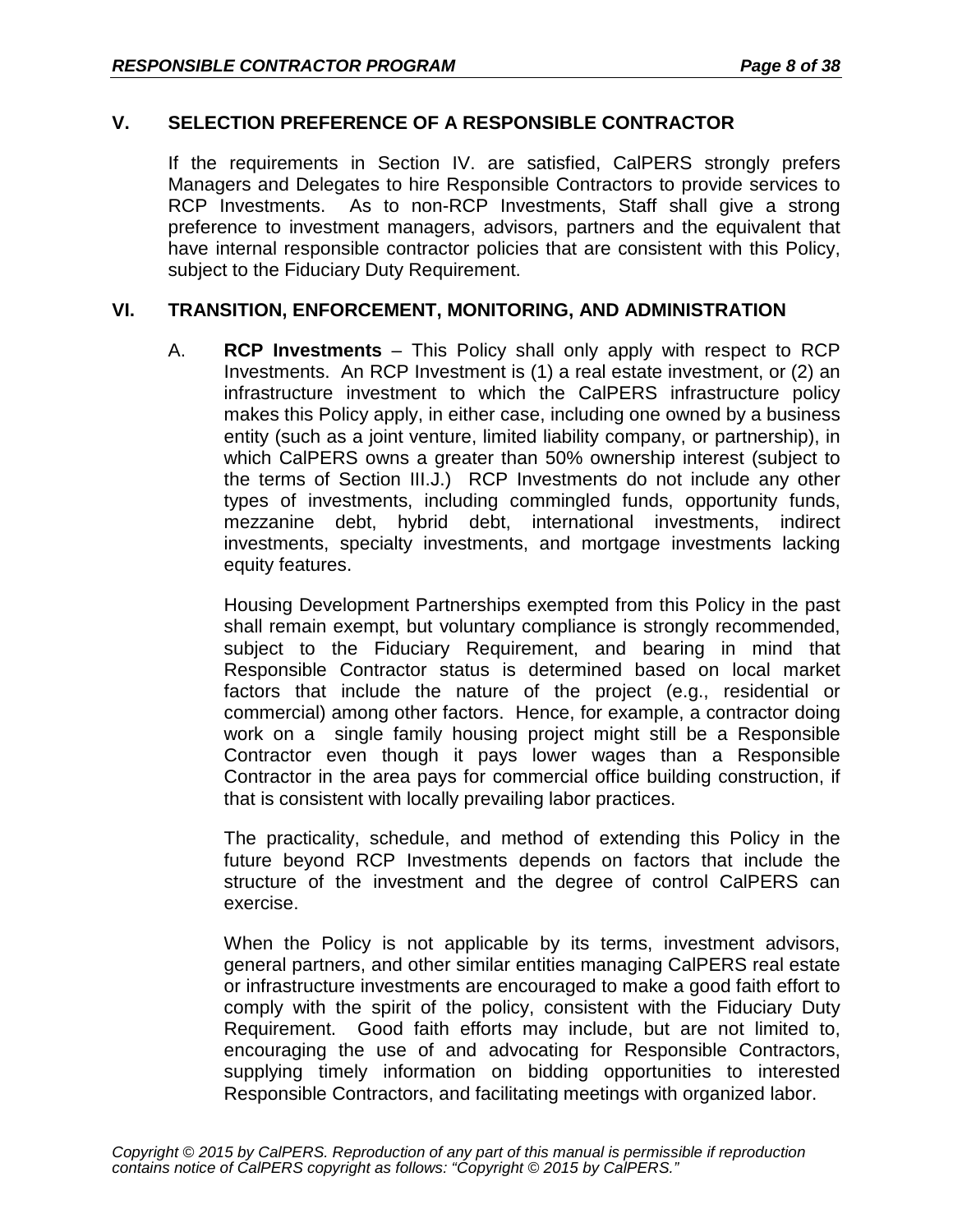- B. **Notification**  CalPERS shall provide a copy of this Policy to all current and prospective Managers of RCP Investments.
- C. **Solicitation Documents** Except for Exempt Contracts, all requests for proposal and invitations to bid relating to RCP Investments (including both those CalPERS issues for Managers and those Managers or Delegates issue for Delegates and Sub-Delegates, respectively) shall both describe the terms of this Policy (or include a copy of it) and include a copy of the Responsible Contractor Self-Certification Form (Appendix 1). Responses by bidders shall include information to assist CalPERS, the Manager, or Delegate (whichever is applicable) in evaluating a bid. CalPERS reserves the right to disclose the contents of the Self-Certification Form at its discretion or the discretion of the applicable Manager or Delegate. Disclosure also may be required by applicable law.
- D. **Contracts and Renewals**  Except for Exempt Contracts, all contracts that retain Managers, Delegates, and Sub-Delegates with respect to RCP Investments shall require compliance with this Policy. CalPERS will take compliance with this Policy into account in considering Manager contract renewals. The Staff will report non-compliance to the Board on a timely basis or at a minimum annually. Unless a Manager agrees to be bound by this Policy restatement, a contract entered into before the date this Policy restatement was adopted shall remain subject to the terms of the Policy in effect when the contract was entered into. The preceding sentence will apply to renewals pursuant to the contract's renewal provisions, but it will cease to apply if the contract is otherwise extended.
- E. **Responsibilities**  The responsibilities of the Staff, Managers, and Delegates, and the role of unions under this Policy are as follows:
	- 1. Staff responsibilities. The Staff shall have the following responsibilities:
		- a. Reviewing Managers' annual reports regarding compliance with the Policy.
		- b. Developing and maintaining Manager contact information and making it available to inquiring parties.
		- c. Developing and maintaining procedures sufficient to implement the Policy and to monitor Managers' and Delegates' compliance with the Policy.
		- d. Reporting periodically to the Investment Committee on Managers' and Delegates' compliance with the Policy, making recommendations for, or taking, corrective or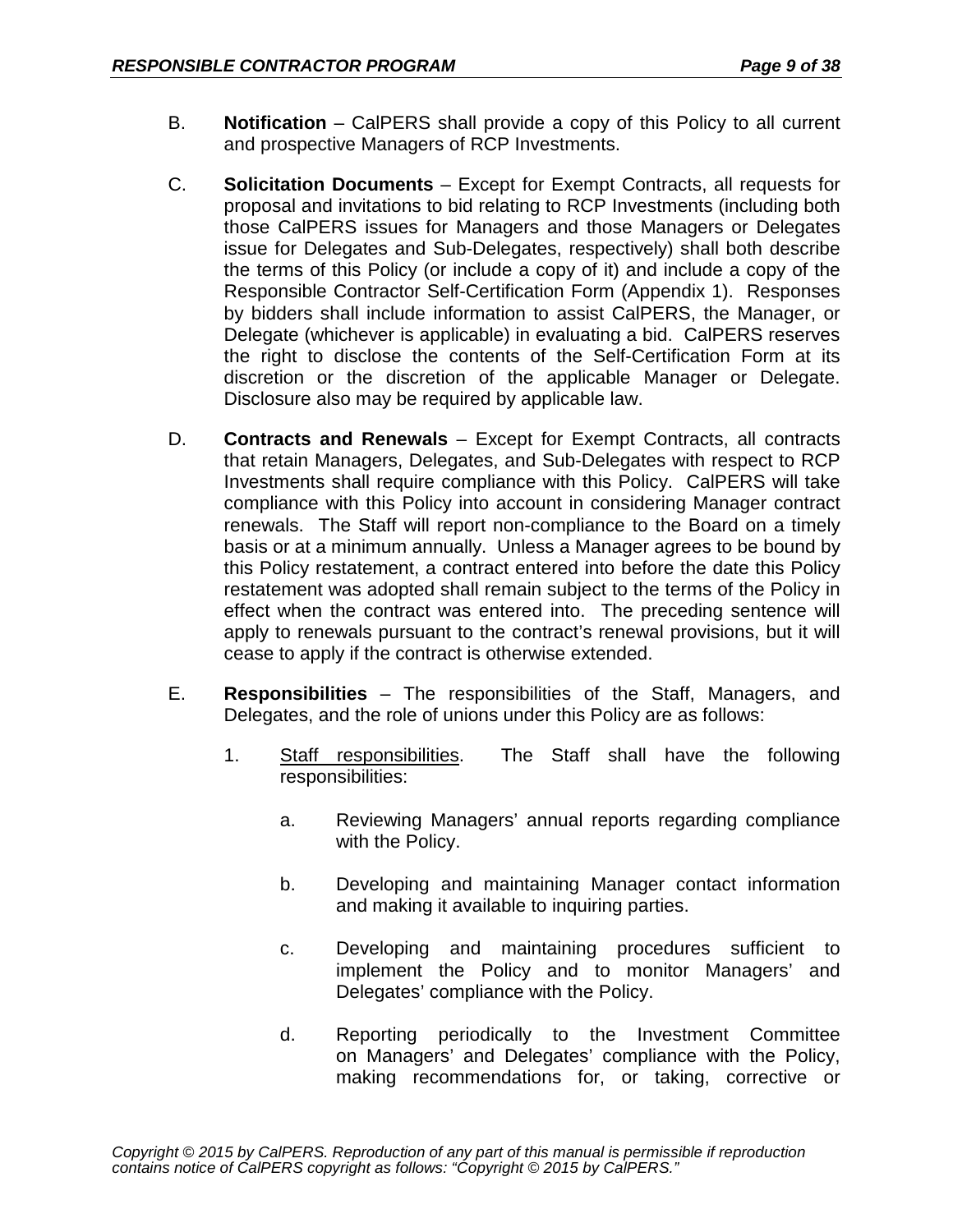enforcement action as necessary, and describing any enforcement actions it has taken.

- 2. Manager responsibilities. Managers shall have the following responsibilities, the performance of which (but not the responsibility for which) they may delegate to, e.g., Property Managers:
	- a. Communicating this Policy, and any written policy or procedures of the Manager relating to this Policy, to all of its Delegates.
	- b. Maintaining written policies and procedures, including competitive bidding, and providing periodic employee training for implementing and complying with this Policy.
	- c. Reviewing a list prepared by each Delegate of current and pending RCP Contracts.
	- d. Maintaining a simplified bid summary for each RCP Contract. The summary shall identify the contract, number of bids submitted, the successful bidder, and its Responsible Contractor status.
	- e. Monitoring and enforcing its and its Delegates' compliance with this Policy, including undertaking appropriate steps to correct or deal with violations, and to cause each Delegate to do the same with respect to its Sub-Delegates (see Section VI.H.)
	- f. The Manager shall annually provide to Staff the Manager's Certificate of Compliance and Annual Report on Manager's Responsibilities in the form attached to this Policy as Appendix 3.
	- g. The Manager shall notify (or cause a Delegate to notify) a national contact at trade/service unions (see Section VI E.4.b.) if the Manager is expanding RCP Investments into new areas so that trade/service unions can provide the Manager contact information of local trade councils and union halls in the market where expansion is occurring.
	- h. Any other responsibilities this Policy assigns to Managers.
- 3. Delegate responsibilities. Delegates (or Managers, to the extent they undertake these functions) shall have the following responsibilities: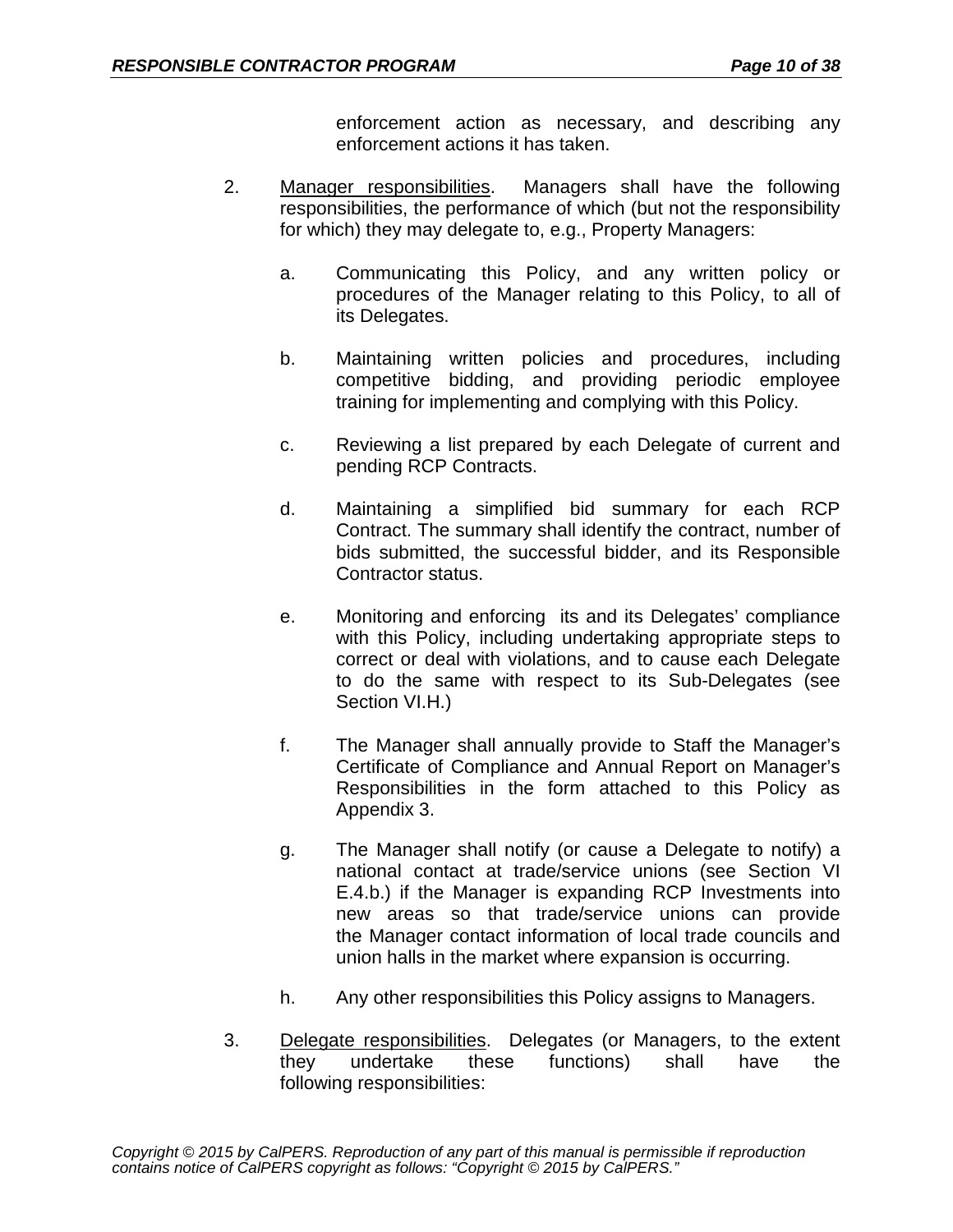- a. Communicating this Policy in RCP Contract bid documents.
- b. Communicating about the Policy to any interested party.
- c. Ensuring there is a competitive bidding process for RCP Contracts, inclusive of potentially eligible Responsible Contractors.
- d. Requiring that bidders for RCP Contracts provide the Delegate a Responsible Contractor self-certification on a form approved by CalPERS.
- e. Preparing and sending to Managers a listing of current and pending RCP Contracts for each RCP Investments with which the Delegate is involved. The building trades and service trades and other potential bidders will have access to this list.
- f. Providing Managers with a simplified bid summary for each RCP Contract.
- g. Providing property level annual report information to Managers.
- h. Maintaining documentation for successful bidders on RCP Contracts.
- i. Seeking from trade unions/service unions input in the development of Responsible Contractor lists.
- j. Maintaining a list of any interested Responsible Contractors and local trade councils and union halls in all markets in which the Policy is applicable. (Names, addresses and telephone numbers.)
- k. Any other responsibilities this Policy assigns to Delegates.
- 4. Union tasks. Trade unions/service unions are expected to undertake the following tasks:
	- a. Delivering to Managers and Delegates lists of names and telephone numbers of Responsible Contractors.
	- b. Providing a national contact person/address/e-mail address where current information and notifications of expansions into new areas can be sent.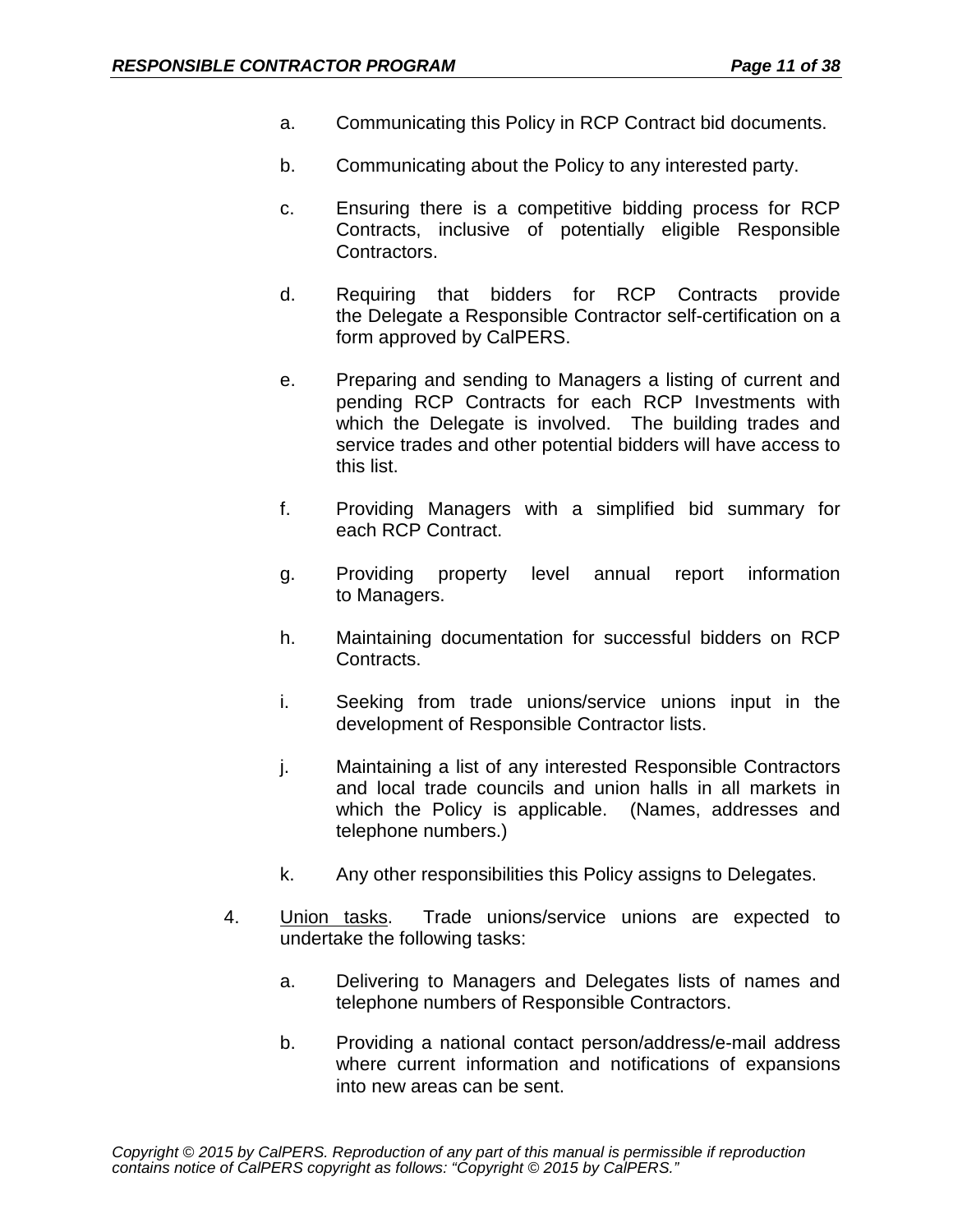- c. Providing contact information (address, e-mail address, phone number and contact person) of local trade councils and union halls in all markets in which this Policy is applicable to the Manager or Delegate.
- d. Referring interested and qualified Responsible Contractors to the Manager.
- e. Monitoring the local labor markets continually to update the lists.
- f. Providing technical input as appropriate.
- F. **Outreach**  Managers must use reasonable methods to timely notify potential contractors of bidding opportunities for RCP Contracts. Managers and Delegates shall provide RCP Contract solicitation documents to any potential contractor who, has in writing, expressed an interest in bidding for the contract.
- G. **Fair Wage, Fair Benefits, and Training**  The Policy avoids a narrow definition of "fair wage", "fair benefits", and "training" that might not be practical in all markets. Furthermore, the Policy does not require a "prevailing wage", as defined by government surveys. Instead, the Policy looks to local practices concerning type of trade and type of project. The Policy recognizes that practices and labor market conditions vary across the country and that flexibility in its implementation is very important.

The definition of fair benefits generally includes, but is not limited to, employer-paid family health care coverage, pension benefits, and apprenticeship programs. What constitutes a fair wage and a fair benefit depends on the wages and benefits paid on comparable real estate or infrastructure projects. Fair wages and fair benefits are based upon local market factors, that include the nature of the project (e.g., residential or commercial and public or private), comparable job or trade classifications, and the scope and complexity of services provided.

In determining fair wages and fair benefits concerning a specific contract in a specific market, items that may be considered include local wage practices, state laws, prevailing wages, labor market conditions, and other items.

In place of a prevailing wage standard, the Policy requires a broad outreach and competitive bidding program, as described in Sections IV.D. and VI. This program is premised upon the availability of a list of Responsible Contractors in every market in which CalPERS directly owns a property. While Managers and Delegates are responsible for gathering and analyzing information relevant in identifying and hiring a Responsible Contractor, compilation of this list does not depend solely on them.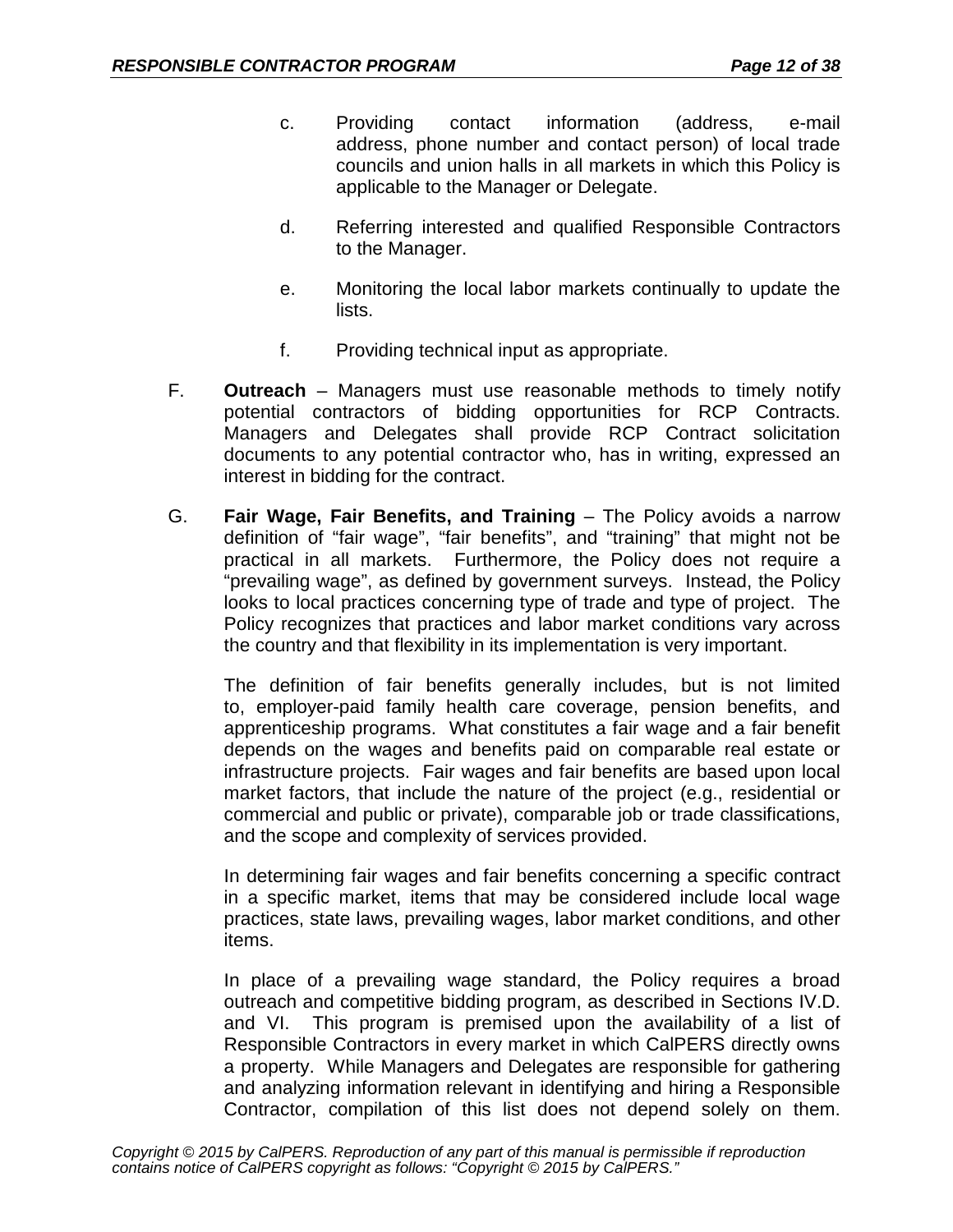Instead, this Policy invites the various local trades to suggest contractors, which in their view, qualify as Responsible Contractors. Sources of information include local building and service trade councils, builders associations, and governments.

H. **Annual Review and Data Forms** – Managers must file a Responsible Contractor annual report with CalPERS. Managers shall present summary data in a format described and approved by CalPERS (see Appendix 3.) They shall include evidence showing that they have made good faith efforts to monitor their Delegates for compliance with this Policy and undertaken appropriate steps to correct or deal with violations, and to cause each Delegate to do the same with respect to its Sub-Delegates.

The annual review shall determine whether each Manager or Delegate conducted a good faith outreach program and a competitive bidding process that includes Responsible Contractors. A Manager or Delegate will not be faulted merely because a Responsible Contractor does not respond to the invitation to bid. For each bidder, the Manager or Delegate is obliged to gather appropriate responsible contractor information and make a judgment concerning the principal requirements described in Section IV. CalPERS shall focus on a Manager's and its Delegates' overall pattern of conduct and not any one specific incident.

I. **Competitive Bidding** – Managers and Delegates shall create a bidding process for RCP Contracts that includes notification and invitations to bid (see Section VI.F.) distributed to a broad spectrum of potential bidders, particularly those identified as Responsible Contractors. This process may include: electronic or paper advance bid notifications; and pre-bid meetings, if appropriate under the circumstances. This obligation will be deemed satisfied if bids are solicited on a publicly accessible web site, but CalPERS encourages Managers and Delegates using this approach to include a feature in their web sites permitting potential bidders to sign up for automatic e-mail notification of projects open for bidding.

If appropriate under the circumstances, Managers and Delegates shall use a 30-day pre-bid notification procedure to maximize Responsible Contractor bidding opportunities.

Large numbers of bidders do not necessarily assure inclusion. Managers, Delegates, or Property Managers must take care in ensuring that bidders include potentially eligible Responsible Contractors. Managers, Delegates, or Property Managers may choose a reasonable number of contractors to invite to bid from the list of Responsible Contractors or other would-be bidders. Given the time and expense required to solicit and evaluate bids, it is not essential to invite all potential bidders.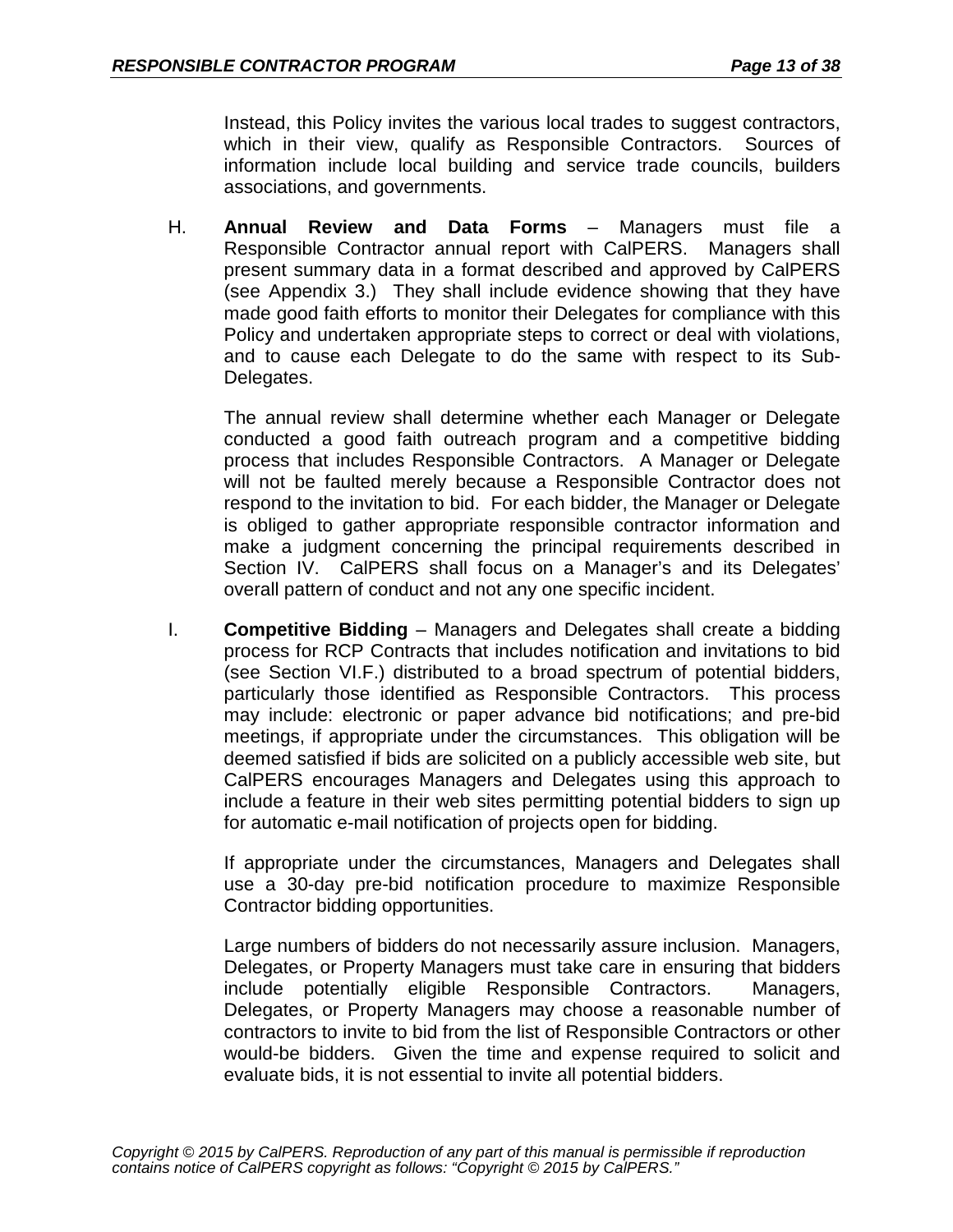Although the Policy does not require hiring union workers, Managers and Delegates must invite trade unions (through web site postings or other means) whose members work in the region where the work is to be performed to participate in the following:

- 1. Deliver to the Manager or Delegate lists of names and telephone numbers of Responsible Contractors and local trade councils and union halls in the region, including Responsible Contractors who expressed any interest in bidding.
- 2. Continually monitor the local markets, updating the lists.

Managers and Delegates shall maintain these lists supplied by the trade unions.

The review of the bids shall include consideration of loyalty, prudence, competitive risk-adjusted returns, and adherence to this Policy.

An extension permitted by the terms of an RCP Contract is not subject to the competitive bidding requirement this section imposes. However, a new RCP Contract with an existing contractor to replace an expiring contract is subject to this requirement unless the contractor was a Responsible Contractor under the expiring contract and will remain one under the new contract.

J. **Neutrality** – CalPERS will itself remain neutral, and it supports Manager neutrality, in the event a labor organization lawfully attempts to organize workers providing construction, maintenance, operation or services at an RCP Investment. To remain "neutral" means not to take any action or make any statement that will directly or indirectly state or imply any support for or opposition to the selection by employees of a collective bargaining agent, or preference or opposition to any particular union as a bargaining agent. Nothing in this Policy obligates or prohibits Managers or Delegates from entering into private neutrality, labor peace or other lawful agreements with a labor organization seeking to represent or who currently represents workers at an RCP Investment.

Resolution of any inter-jurisdictional trade disputes shall be the responsibility of the unions (e.g., trades and the various state and national building trades councils.) This Policy does not call for any involvement by Managers or Delegates in inter-jurisdictional trade disputes.

Notwithstanding the foregoing, Core Real Estate Managers and their Delegates are required to remain neutral, subject to the terms and conditions set forth in Addendum A to this Policy with respect to agreements or amendments to agreements entered into on or after the effective date of this Policy. Selected Non-Core Real Estate Managers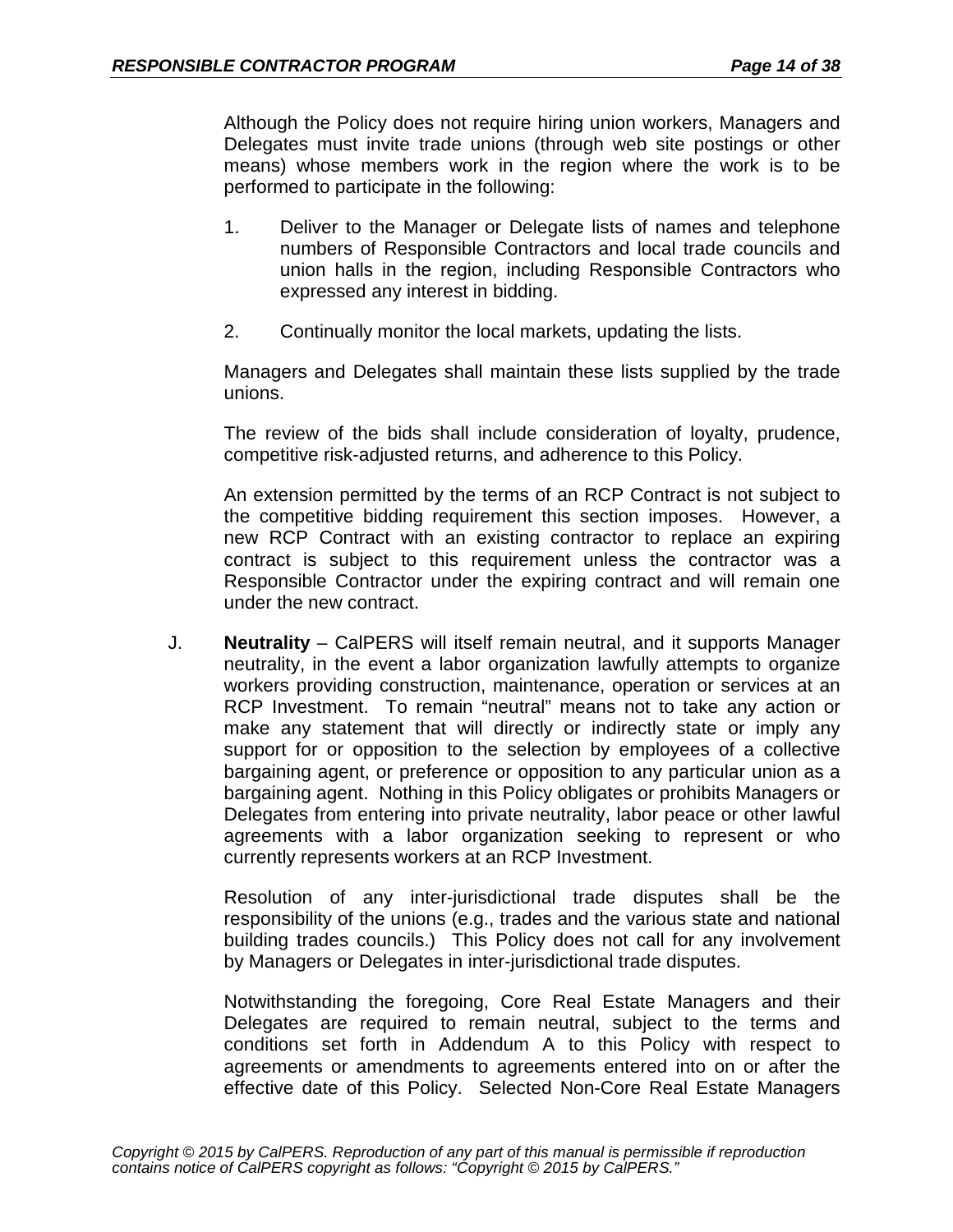and Infrastructure Managers, and their respective Delegates, are subject to the terms and conditions set forth in Addendum B to this Policy.

K. **Enforcement** – This Policy is an important CalPERS policy. The Board expects the Staff to diligently monitor Managers for compliance with the Policy, just as it expects Managers to diligently monitor their Delegates and Delegates their Sub-Delegates for compliance. If the Staff determines that a Manager has materially violated the Policy, either directly or by failing to take appropriate steps to prevent or remedy material Delegate Policy violations, the Staff is to consider all reasonably available remedies and implement any appropriate ones that it determines will best address the violation in a manner that satisfies the Staff's Fiduciary Duty Requirement, or recommend that the Board take such actions. For example, to the extent that CalPERS has the right to cancel its contract with a Manager that has violated this Policy, or to the extent the Manager has the right to cancel its contract with a Delegate that has violated this Policy or require a Delegate to cancel a contract with a Sub-Delegate that has violated this Policy, Staff may cancel the CalPERS contract with the Manager or request the Manager to secure cancellation of the Delegate or Sub-Delegate contract but only if doing so would not violate the Fiduciary Duty Requirement.

Unless a Manager promptly corrects a material Policy violation, the Staff shall place the non-complying Manager on a probation watch list. If the Manager does not modify this pattern of conduct, even after discussions with the Staff, CalPERS shall consider this pattern of conduct along with other information when it reviews the Manager for possible renewal. The key indicator is a pattern of conduct that is inconsistent with the provisions of the Policy.

CalPERS does not require that Managers or Delegates use any particular system for compliance. However, from time to time, the Staff may disseminate information and suggestions regarding efficient ways for complying with this Policy.

L. **Complaints** – Formal complaint(s) may be submitted to CalPERS per the attached Complaint, Investigation and Dispute Resolution Process Regarding Potential Violations of the CalPERS Responsible Contractor Program Policy (Appendix 2).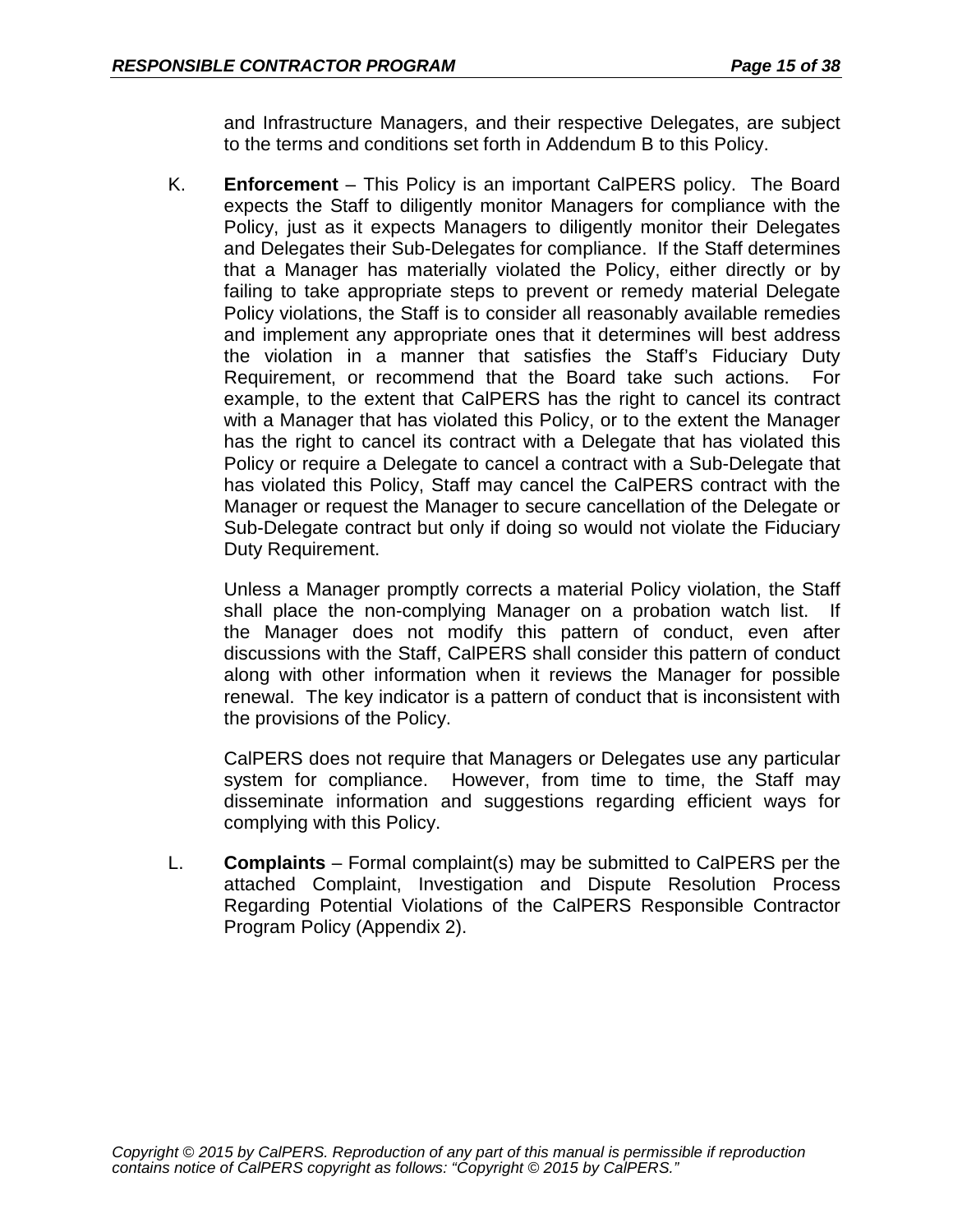| Approved by the Policy Subcommittee  | September 11, 1998 |
|--------------------------------------|--------------------|
| Approved by the Investment Committee | September 14, 1998 |
| Revised by the Policy Subcommittee   | September 12, 2003 |
| Approved by the Investment Committee | October 14, 2003   |
| Revised by the Policy Subcommittee   | March 12, 2004     |
| Approved by the Investment Committee | April 19, 2004     |
| Revised by the Policy Subcommittee   | March 11, 2005     |
| Approved by the Investment Committee | April 18, 2005     |
| Revised by the Policy Subcommittee   | June 10, 2005      |
| Approved by the Investment Committee | August 15, 2005    |
| Revised by the Policy Subcommittee   | March 17, 2008     |
| Approved by the Investment Committee | April 21, 2008     |
| Approved by the Investment Committee | February 13, 2012  |
| Approved by the Investment Committee | March 16, 2015     |
| Effective                            | July 1, 2015       |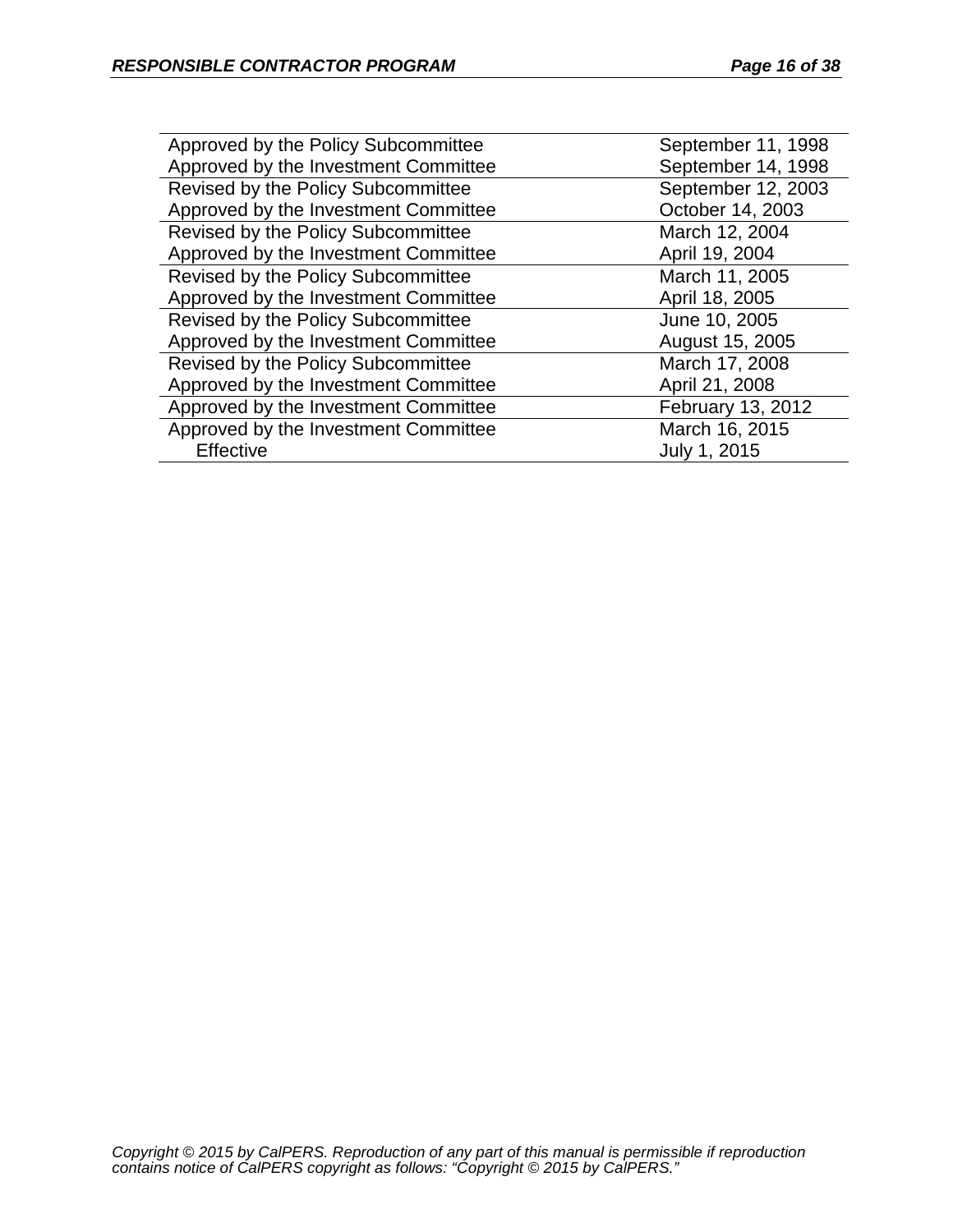**ADDENDUM A PAGE 1 of 3**

# **ADDENDUM A**

# **NEUTRALITY REQUIREMENT FOR CORE REAL ESTATE MANAGERS**

1. To whom the neutrality requirement applies. Notwithstanding the provisions of Section VI. J. of this Policy, neutrality is required as to employees of an employer subject to the RCP who provide maintenance, operation, or other propertyrelated services (e.g., food services) at an RCP Investment managed by a Core Real Estate Manager, pursuant to an RCP Contract that is not an Exempt Contract. Neutrality is not required as to employees providing professional services (e.g., accounting or property management services) or construction services.

For example, if a Core Real Estate Manager's own employees provide maintenance services at an RCP Investment, the Manager would have to remain neutral if they attempt to organize.

Core Real Estate Managers shall secure compliance with the neutrality requirement by including the Model Delegate/Sub-Delegate Contract Rider attached hereto as Appendix 4 in their contracts with their Delegates and Sub-Delegates. Managers may add other provisions or make minor changes to the rider, in either case if they are not materially inconsistent with it. Neutrality exceptions or limitations may not be added to the rider.

- 2. When applied. A Core Real Estate Manager, and its Delegate, or Sub-Delegate, shall remain neutral at all times while it is subject to the neutrality requirement. However, prior to the commencement of any organizing efforts, a minor, unintentional violation of the neutrality requirement will not violate the RCP.
- 3. Notification of neutrality. A Core Real Estate Manager, its Delegate, or Sub-Delegate, shall notify employees with respect to whom the RCP requires it to remain neutral that it has agreed to be neutral, by providing the following notice to such employees in writing in any reasonable manner: "As required by our contract to provide [type of service] at [name of building], [name of contractor] has agreed to remain neutral if our employees who provide such services choose to join or form a union. This means that [name of contractor] will not do or say anything that either supports or opposes employee selection of a union."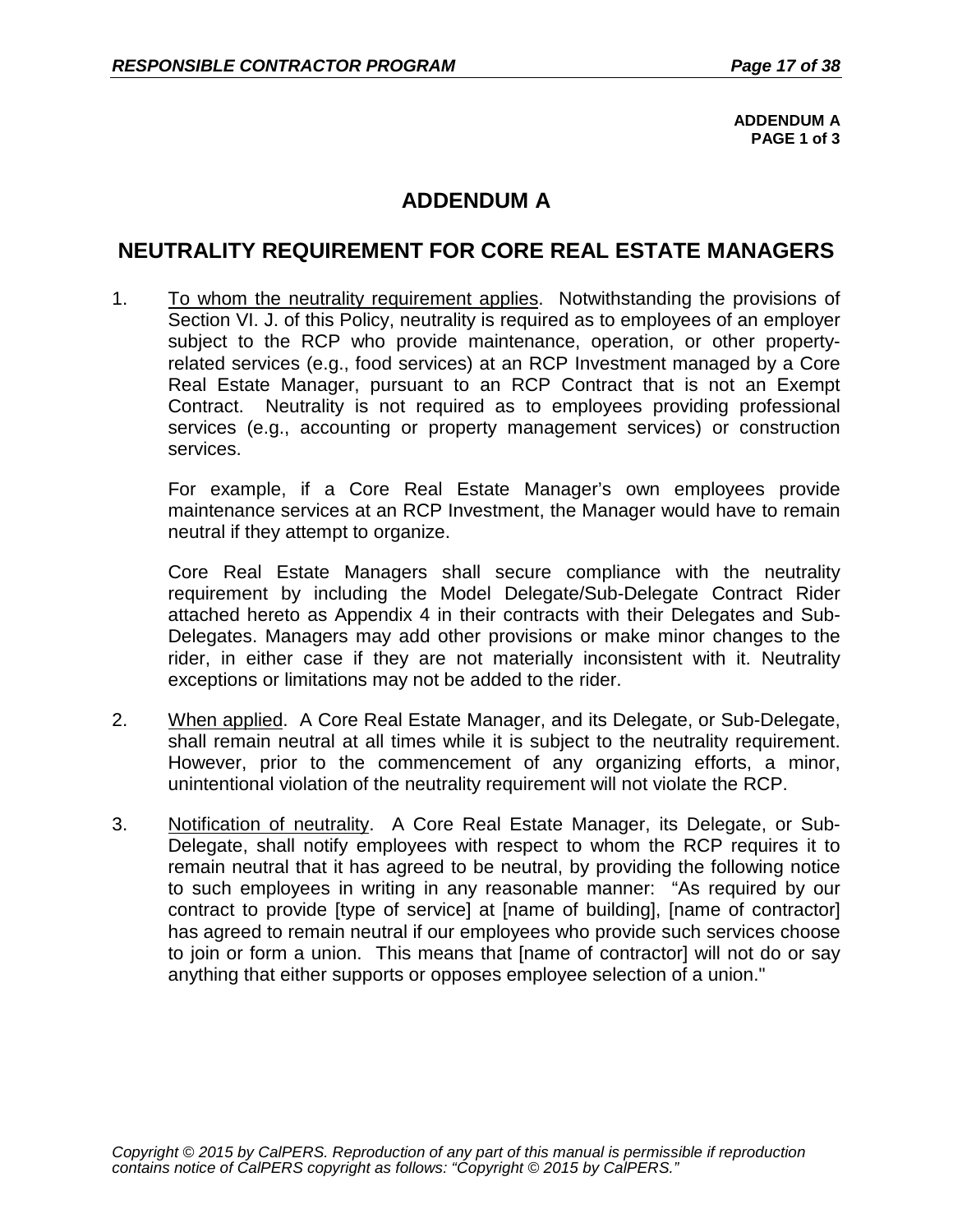**ADDENDUM A PAGE 2 of 3**

#### 4. Neutrality requirement exceptions.

- a. If at the time a contract is entered into, a Core Real Estate Manager, based on reasonable evidence, believes that requiring neutrality would materially adversely affect an RCP Investment (e.g., that its financial performance would suffer by more than the lesser of \$50,000 or a 10% increase in contract cost), the neutrality requirement shall not apply. An exception normally may be granted only after competitive bidding has failed to result in an acceptable bid because of the neutrality requirement. However, if it is virtually certain that competitive bidding would not produce an acceptable bid if neutrality were required, an exception may be granted without competitive bidding, e.g., when only one contractor could do the work because of proprietary software or equipment, and that contractor would not agree to neutrality. If a contract has been entered into requiring neutrality, but the Manager, based on reasonable evidence, believes that requirement should be waived for the reasons set forth in the preceding sentences, it may grant a neutrality exception.
- b. Within 30 days after granting a neutrality exception, the Manager shall send a written report to Staff explaining its decision. The form attached as Appendix 5 to this document shall be used for making such reports. Staff may revise this form as Staff deems appropriate. Staff shall prepare an analogous report for exceptions it grants. Subject to reasonable limitations established by Staff, copies of exception reports will be sent by e-mail to labor representatives and Managers that have asked to be included in an exception report e-mail group.
- c. If Staff, based on the information it obtains in these exception reports or otherwise, determines that a Manager has a practice of granting neutrality exceptions improperly (i.e., in a manner not permitted by the first paragraph of this section), it shall cancel the Manager's right to grant neutrality exceptions in the future. Thereafter, the Manager must request exceptions from the Staff, which shall be deemed granted unless rejected in writing by the Staff within two business days after receipt.
- d. Staff shall review neutrality exceptions for appropriateness, with the assistance of experts and consultants if Staff determines that would be helpful. Staff shall report on neutrality exceptions in its RCP Policy Annual Report or more frequently as the Investment Committee requests.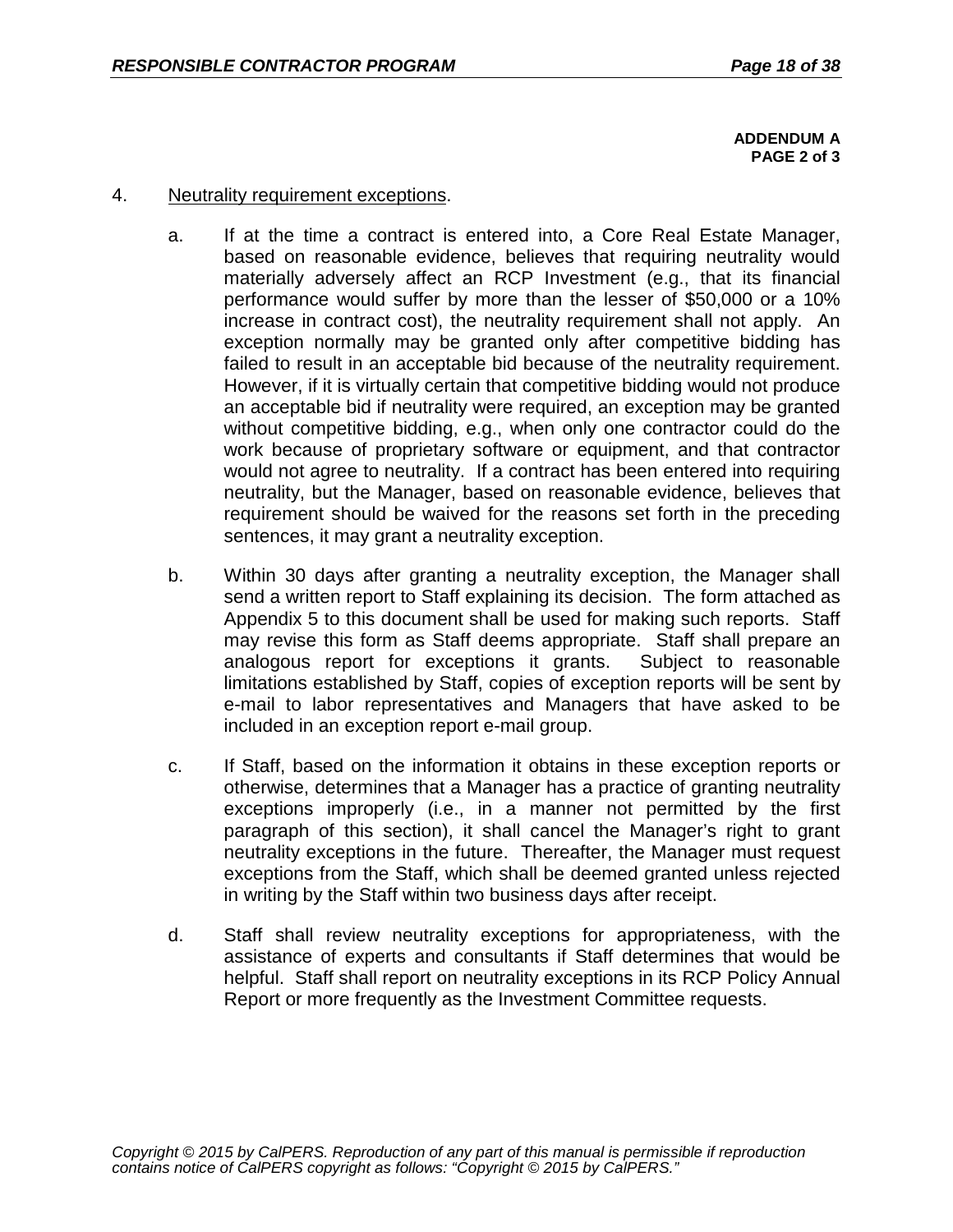#### **ADDENDUM A PAGE 3 of 3**

- 5. Monitoring and enforcement. Each Core Real Estate Manager subject to the neutrality requirement shall make commercially reasonable, good faith efforts to prevent its Delegates and Sub-Delegates from violating the neutrality requirement, to remedy neutrality violations when possible, and to warn or discipline its Delegates and Sub-Delegates for neutrality violations as appropriate. These efforts may involve communicating with affected labor unions or seeking their participation in remedial efforts.
- 6. Unforeseen issues. If unforeseen issues arise in the implementation, administration, or evaluation of the neutrality requirement, the Investment Committee shall have the power to take any actions it determines to be appropriate to deal with or resolve those issues. If there is insufficient time to secure such Investment Committee action, Staff shall have the power to take any actions it determines to be appropriate to deal with or resolve unforeseen issues. Staff shall promptly report any such actions it takes to the Investment Committee.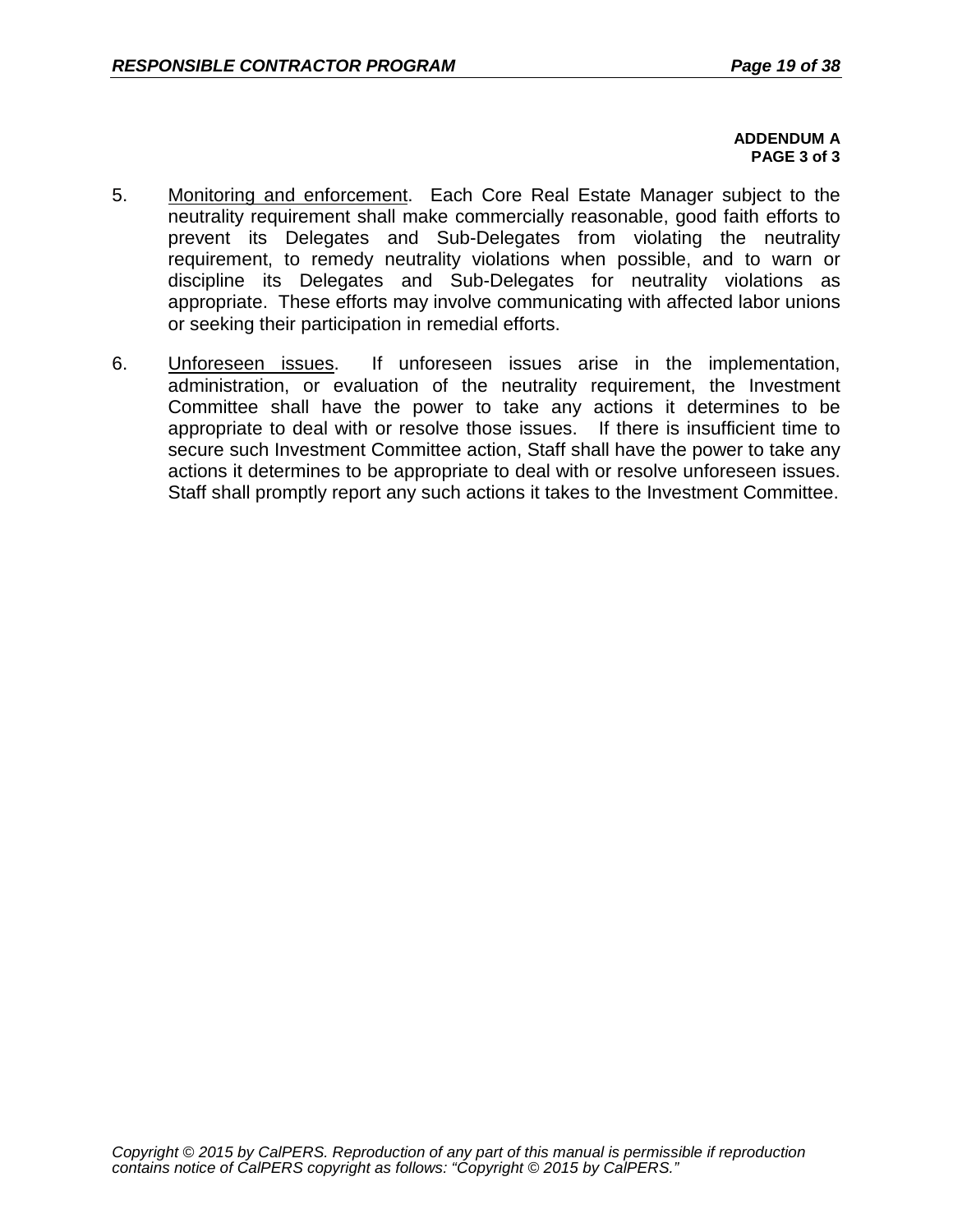**APPENDIX 1 PAGE 1 of 4**

# **Appendix 1**

### **CALIFORNIA PUBLIC EMPLOYEES' RETIREMENT SYSTEM CERTIFICATION OF RESPONSIBLE CONTRACTOR STATUS**

#### **Introduction**

The California Public Employees' Retirement System ("CalPERS") has a deep interest in the condition of workers employed by CalPERS and its Managers and Delegates. CalPERS, through the Statement of Investment Policy for the Responsible Contractor Program ("Responsible Contractor Program Policy"), supports and encourages fair wages and fair benefits for workers employed by its contractors and subcontractors, subject to fiduciary principles concerning duties of loyalty and prudence, both of which further require competitive returns on CalPERS real estate and infrastructure investments.

#### **A. GENERAL INFORMATION**

| <b>Company Name</b>     |                                           |
|-------------------------|-------------------------------------------|
| Address                 |                                           |
| City                    |                                           |
| <b>Telephone Number</b> | Email                                     |
| Contractor's License #  | <b>Contractor License Expiration Date</b> |

#### **Please complete the following questions about your firm and the marketplace in which you operate. Refer to definitions on page 4 of this Appendix.**

| <b>B. WAGES</b> |                                                                                                                                                                                                                                                                                                          |
|-----------------|----------------------------------------------------------------------------------------------------------------------------------------------------------------------------------------------------------------------------------------------------------------------------------------------------------|
| 1.              | Considering the wages paid by your competitors in this market, the nature of this project, and the size and scope<br>of this contract, do you believe that your firm will pay local market wages to workers on this job? (Additional<br>information may be provided below)<br>$\square$ YES<br>$\Box$ NO |
|                 |                                                                                                                                                                                                                                                                                                          |
|                 | <b>C. BENEFITS</b>                                                                                                                                                                                                                                                                                       |
|                 | For the workers on this job, will your firm provide access to health insurance? (Additional information such as<br>percent of employees covered, employer contribution, individual or family coverage may be provided below)<br>$\sqcup$ YES<br>$\Box$ NO                                                |

*Copyright © 2015 by CalPERS. Reproduction of any part of this manual is permissible if reproduction contains notice of CalPERS copyright as follows: "Copyright © 2015 by CalPERS."*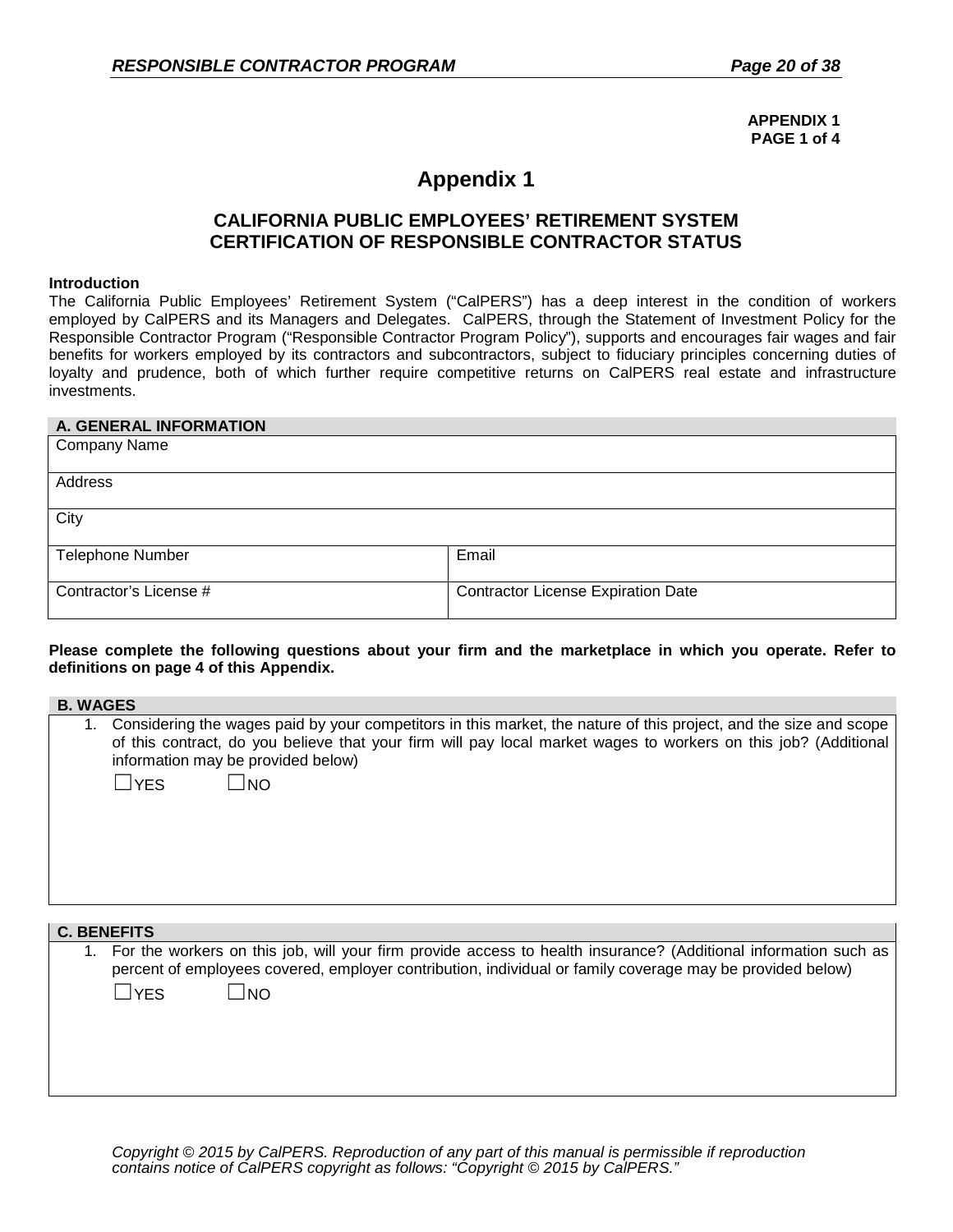#### **APPENDIX 1 PAGE 2 OF 4**

|    | <b>C. BENEFITS (CONTINUED)</b>                                                                                                                                                                                                                                                                                                                                                        |
|----|---------------------------------------------------------------------------------------------------------------------------------------------------------------------------------------------------------------------------------------------------------------------------------------------------------------------------------------------------------------------------------------|
|    | 2. For the workers on this job, will your firm provide access to a pension, 401(k), or a similar retirement savings or<br>deferred compensation program? (Additional information such as type of plan, the percentage of workers<br>covered, and employer contribution may be provided below)<br>$\Box$ YES<br>$\square$ no                                                           |
| 3. | For workers on this job, will your firm provide access to apprenticeship programs for skilled trades? (Additional<br>information may be provided below)<br>$\Box$ YES<br>$\Box$ No                                                                                                                                                                                                    |
|    | 4. Are there any other benefits that you will provide to the workers on this job such as paid vacation, sick leave,<br>dental/vision/life, etc.? (Additional information such as types of benefits, percentage employer contribution, who<br>is covered, and percentage of employees covered may be provided below)<br>$\square$ YES<br>$\square$ NO                                  |
| 5. | Considering your answers above, the benefits your competitors in this market provide to their employees, the<br>size and scope of this contract, and the nature of this project, do you believe your firm will provide benefits<br>consistent with local market practices to the workers on this job? (Additional information may be provided below)<br>$\square$ NO<br>$\square$ YES |

**You may attach additional page(s) as necessary to provide complete documentation of responses.**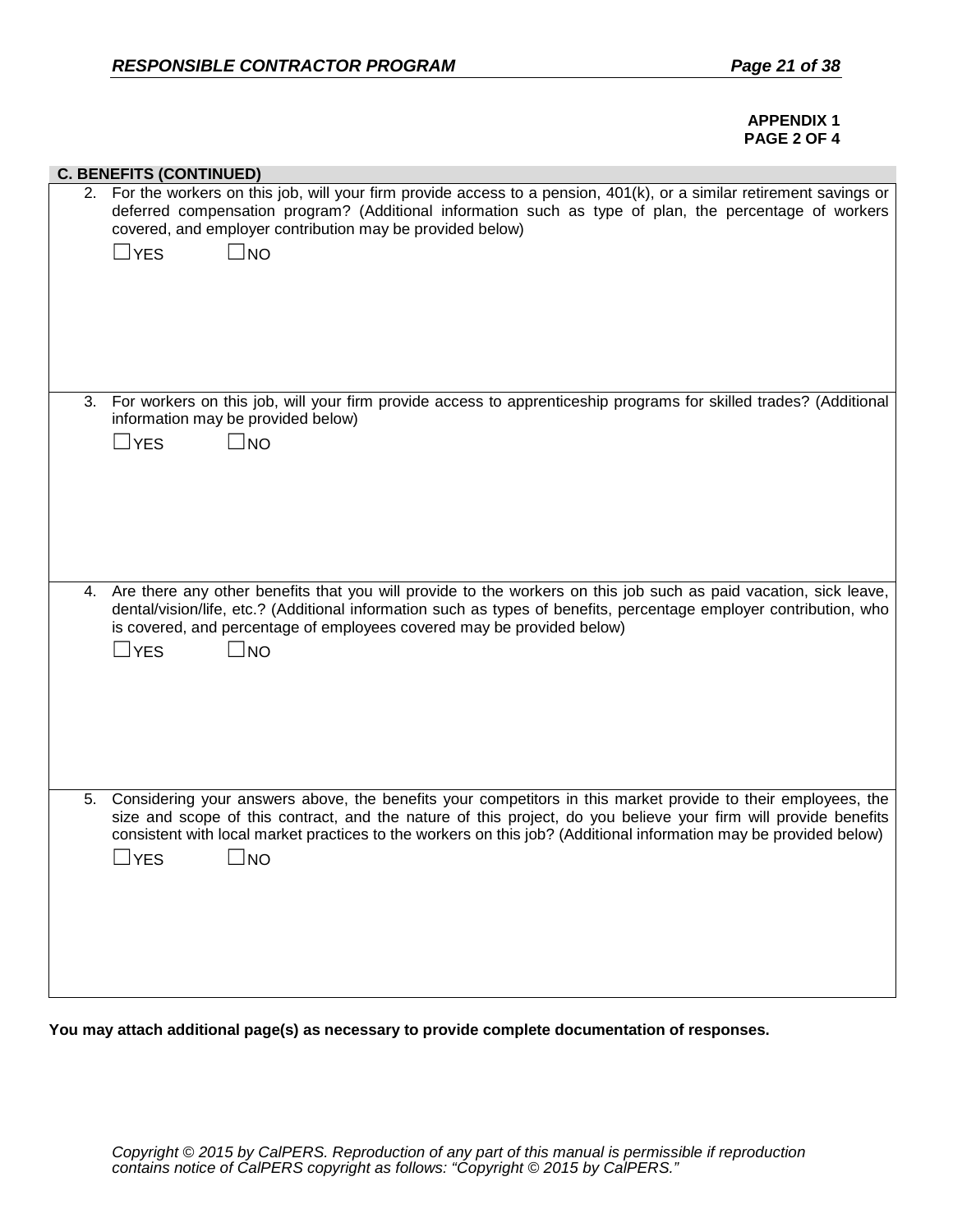#### **APPENDIX 1 PAGE 3 OF 4**

| D. REGULATORY STATUS (attach additional pages if necessary)                                                                                                                                                                                                                                                                                                      |                                                                                                                                                                                                                                                                                                                                                                                                                                                                            |  |
|------------------------------------------------------------------------------------------------------------------------------------------------------------------------------------------------------------------------------------------------------------------------------------------------------------------------------------------------------------------|----------------------------------------------------------------------------------------------------------------------------------------------------------------------------------------------------------------------------------------------------------------------------------------------------------------------------------------------------------------------------------------------------------------------------------------------------------------------------|--|
| Boards? If yes, please explain.<br>$\Box$ YES<br>$\Box$ NO                                                                                                                                                                                                                                                                                                       | 1. In the last 24 months, has your firm been fined, suffered an adverse judgment, incurred a penalty, been found in<br>violation of, or had to change its employment policies because of violations of State or Federal labor laws,<br>including but not limited to the National Labor Relations Act, Occupational Safety and Health Administration, the<br>Civil Rights Act of 1964 (e. g., sexual harassment or discrimination violations), EPA, or Water or Air Quality |  |
| 2.<br>$\Box$ YES<br>$\Box$ NO                                                                                                                                                                                                                                                                                                                                    | Are you aware of any pending complaints that have been filed with your firm or any agency enforcing labor or<br>employment laws? If yes, please explain (an affirmative answer will not necessarily disqualify you from being the<br>successful bidder, however it will be taken into account in determining Responsible Contractor status).                                                                                                                               |  |
| 3.<br>government contract? If yes, please explain.<br>$\Box$ YES<br>$\square$ NO                                                                                                                                                                                                                                                                                 | At any time during the last 24 months, has your firm or any of its owners or officers been convicted of a crime<br>involving the awarding of a contract of a government construction project, or the bidding or performance of a                                                                                                                                                                                                                                           |  |
|                                                                                                                                                                                                                                                                                                                                                                  |                                                                                                                                                                                                                                                                                                                                                                                                                                                                            |  |
| E. RESPONSIBLE CONTRACTOR STATUS (Refer to definitions on page 4 of this Appendix)<br>Please check one of the following boxes:                                                                                                                                                                                                                                   |                                                                                                                                                                                                                                                                                                                                                                                                                                                                            |  |
| Meets all Responsible Contractor requirements.<br>1.                                                                                                                                                                                                                                                                                                             |                                                                                                                                                                                                                                                                                                                                                                                                                                                                            |  |
| 2.<br>Meets none of the Responsible Contractor requirements.                                                                                                                                                                                                                                                                                                     |                                                                                                                                                                                                                                                                                                                                                                                                                                                                            |  |
| 3.<br>Meets certain of the Responsible Contractor requirements.                                                                                                                                                                                                                                                                                                  |                                                                                                                                                                                                                                                                                                                                                                                                                                                                            |  |
| If you have checked the third box above, please provide an explanation below.                                                                                                                                                                                                                                                                                    |                                                                                                                                                                                                                                                                                                                                                                                                                                                                            |  |
|                                                                                                                                                                                                                                                                                                                                                                  |                                                                                                                                                                                                                                                                                                                                                                                                                                                                            |  |
| <b>F. OWNER'S CERTIFICATION OF RESPONSIBLE CONTRACTOR STATUS</b>                                                                                                                                                                                                                                                                                                 |                                                                                                                                                                                                                                                                                                                                                                                                                                                                            |  |
| On behalf of the above-named company, the undersigned certifies that the information and response provided<br>within pages 1 through 4 of this Appendix is complete and accurate as of this date, and he/she is aware that any<br>intentionally misrepresented or falsified information may result in disqualification from future contracting<br>opportunities. |                                                                                                                                                                                                                                                                                                                                                                                                                                                                            |  |
| Signature                                                                                                                                                                                                                                                                                                                                                        | Date                                                                                                                                                                                                                                                                                                                                                                                                                                                                       |  |
| Name (please print)                                                                                                                                                                                                                                                                                                                                              | <b>Title</b>                                                                                                                                                                                                                                                                                                                                                                                                                                                               |  |
| applicable Manager or Delegate. Disclosure also may be required by applicable law.                                                                                                                                                                                                                                                                               | CalPERS reserves the right to disclose the contents of the Self-Certification Form at its discretion or the discretion of the                                                                                                                                                                                                                                                                                                                                              |  |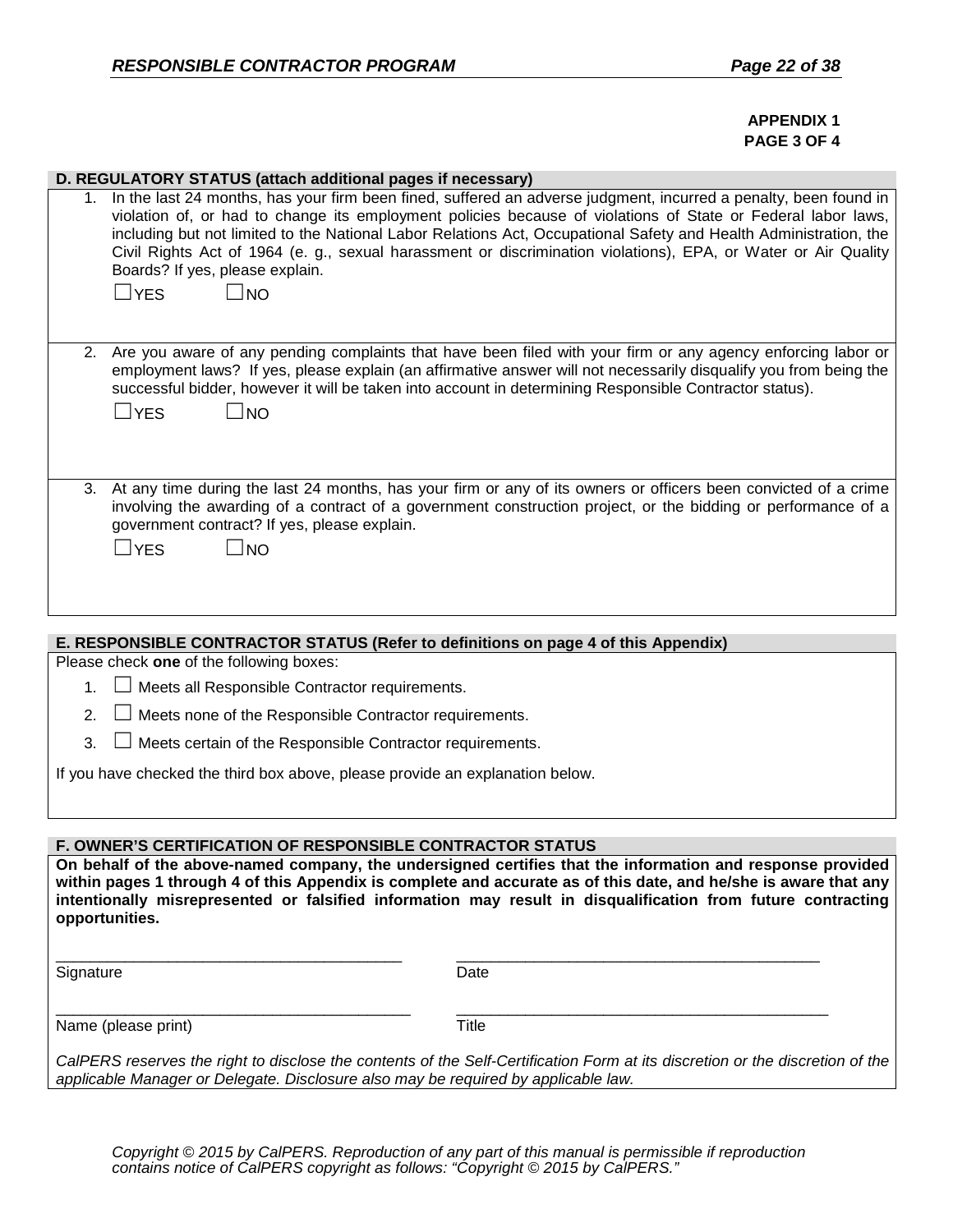#### **APPENDIX 1 PAGE 4 OF 4**

#### **E. DEFINITIONS**

Responsible Contractor: A business that pays workers a fair wage and a fair benefit as evidenced by payroll and employee records. The definition of fair benefits includes, but is not limited to, employer paid family health care coverage, pension benefits, and apprenticeship programs.

Fair Wage, Fair Benefits, and Training: The Policy avoids a narrow definition of "fair wage", "fair benefits", and "training" that might not be practical in all markets. Furthermore, the Policy does not require a "prevailing wage", as defined by government surveys. Instead, the Policy looks to local practices concerning type of trade and type of project. The Policy recognizes that practices and labor market conditions vary across the country and that flexibility in its implementation is very important.

The definition of fair benefits generally includes, but is not limited to, employer-paid family health care coverage, pension benefits, and apprenticeship programs. What constitutes a fair wage and a fair benefit depends on the wages and benefits paid on comparable real estate or infrastructure projects. Fair wages and fair benefits are based upon local market factors, that include the nature of the project (e.g., residential or commercial and public or private), comparable job or trade classifications, and the scope and complexity of services provided.

In determining fair wages and fair benefits concerning a specific contract in a specific market, items that may be considered include local wage practices, state laws, prevailing wages, labor market conditions, and other items.

In place of a prevailing wage standard, the Policy requires a broad outreach and competitive bidding program, as described in Sections IV.D. and VI of the Policy. This program is premised upon the availability of a list of Responsible Contractors in every market in which CalPERS directly owns a property. While Managers and Delegates are responsible for gathering and analyzing information relevant in identifying and hiring a Responsible Contractor, compilation of this list does not depend solely on them. Instead, this Policy invites the various local trades to suggest contractors, which in their view, qualify as Responsible Contractors. Sources of information include local building and service trade councils, builders associations, and governments.

**See Policy for complete requirements of the Responsible Contractor Program Policy.**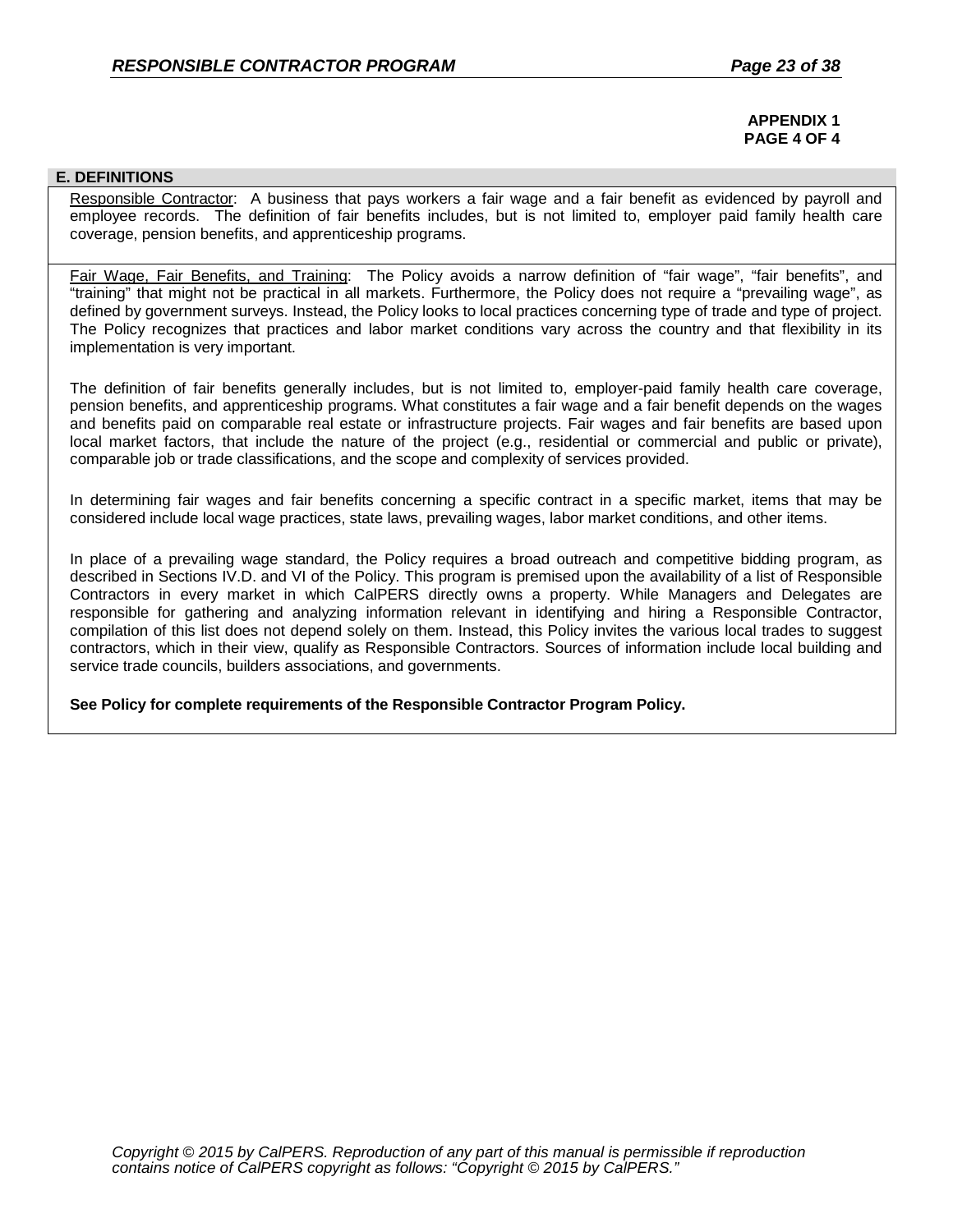**APPENDIX 2 PAGE 1 of 2**

# **Appendix 2**

# **Complaint, Investigation and Dispute Resolution Process Regarding Potential Violations of the CalPERS Responsible Contractor Program Policy**

All complaints must be in writing and sent to CalPERS at the following address:

**California Public Employees' Retirement System Investment Office, Real Estate Unit 400 Q Street, Suite E4800 Sacramento, California 95814 Attention: Senior Investment Officer, Real Estate Tel: 916-795-3400 Fax: 916-795-3965**

The following outlines the complaint, investigation and resolution process:

**Step 1** - The complaining party contacts CalPERS Staff in writing, stating the complaint. The written complaint must document the specific allegation(s), the specific provision(s) in the RCP that is alleged to be violated, the property address, date, and parties involved. Please include any other information that may be pertinent to the matter.

**Step 2** - Staff will log the written complaint into the Responsible Contractor Complaint/Concern Log. The Complaint/Concern Log is maintained by the Staff. After the written complaint has been filed and logged into the Responsible Contractor Complaint/Concern Log, the complaining party may request in writing a copy of that contractor's completed Self-Certification Form.

**Step 3** - The Staff will contact the complaining party to gather additional information to fully understand the nature of the complaint(s). Also, upon receipt of a complaint, CalPERS may, in its discretion, disclose to the Manager or Delegate against which the complaint has been filed, the nature of the complaint, may provide a copy of the written complaint to the Manager or Delegate in question and may disclose the Delegate's Self-Certification Form to the complaining party.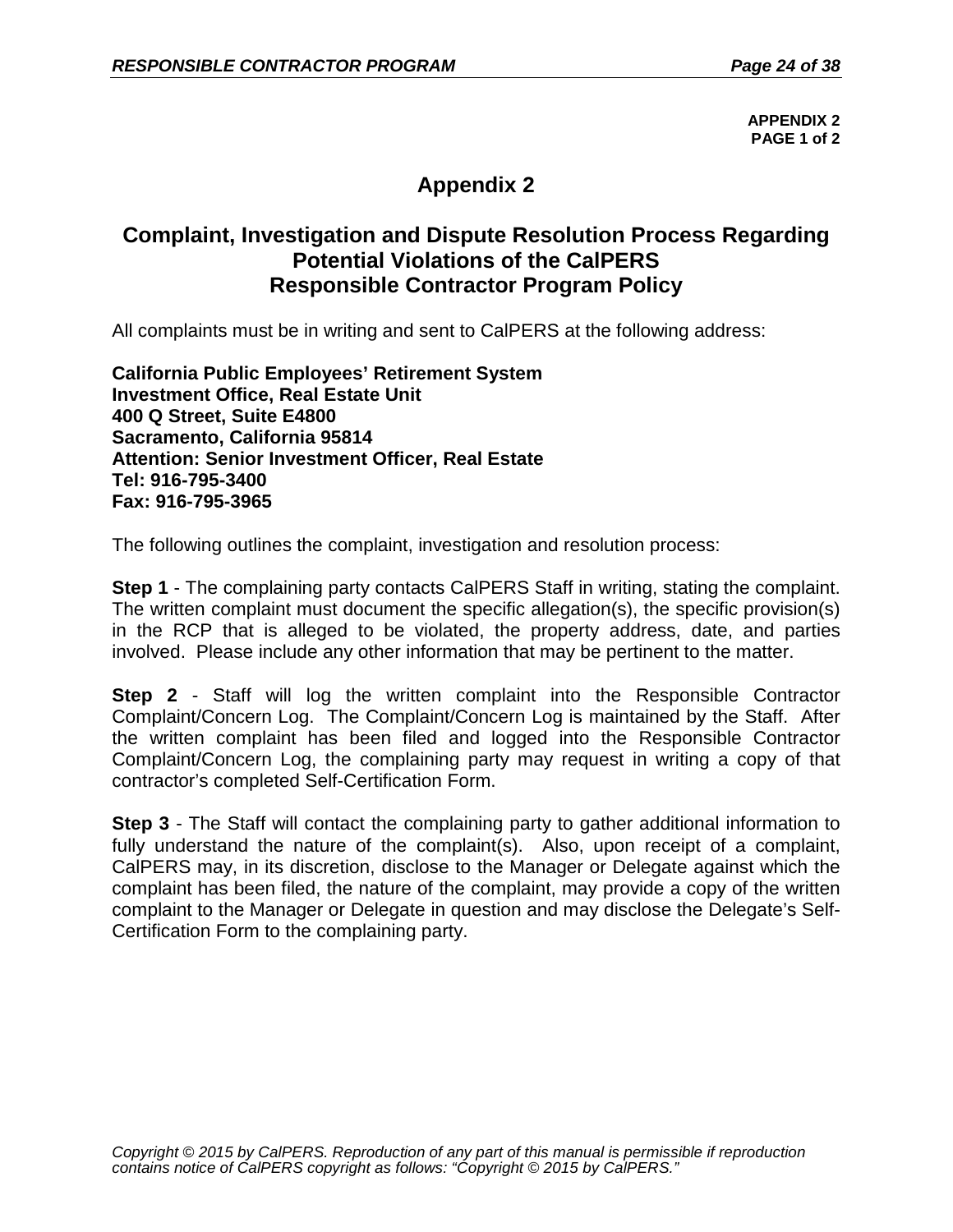**APPENDIX 2 PAGE 2 of 2**

**Step 4** - The Staff will work with the Manager that oversees the affected property (the subject of the complaint), to fully understand the matter. Such investigation may include, but not be limited to, determining whether the alleged conduct violates the RCP, reviewing payroll and employee records, Responsible Contractor certifications and the alleged violator's conduct. CalPERS will contact the complaining party before completion of the investigation process to make sure it fully understands the complaint and charges and to attempt to clear up any factual disputes.

**Step 5** - Upon completion of the investigation, the Staff will issue a decision on the matter. If a violation of the RCP is deemed to have occurred, that finding will be communicated to the parties involved.

**Step 6** - If the Staff deems it necessary, a meeting may also be arranged with the complaining party to address any other outstanding concerns or to better inform the complaining party on how it can be more pro-active in increasing Responsible Contractor bidding on CalPERS related contracts. Appropriate parties involved in the matter will be invited to attend the meeting, including: CalPERS real estate staff, CalPERS legal staff, the affected Manager and the complaining party.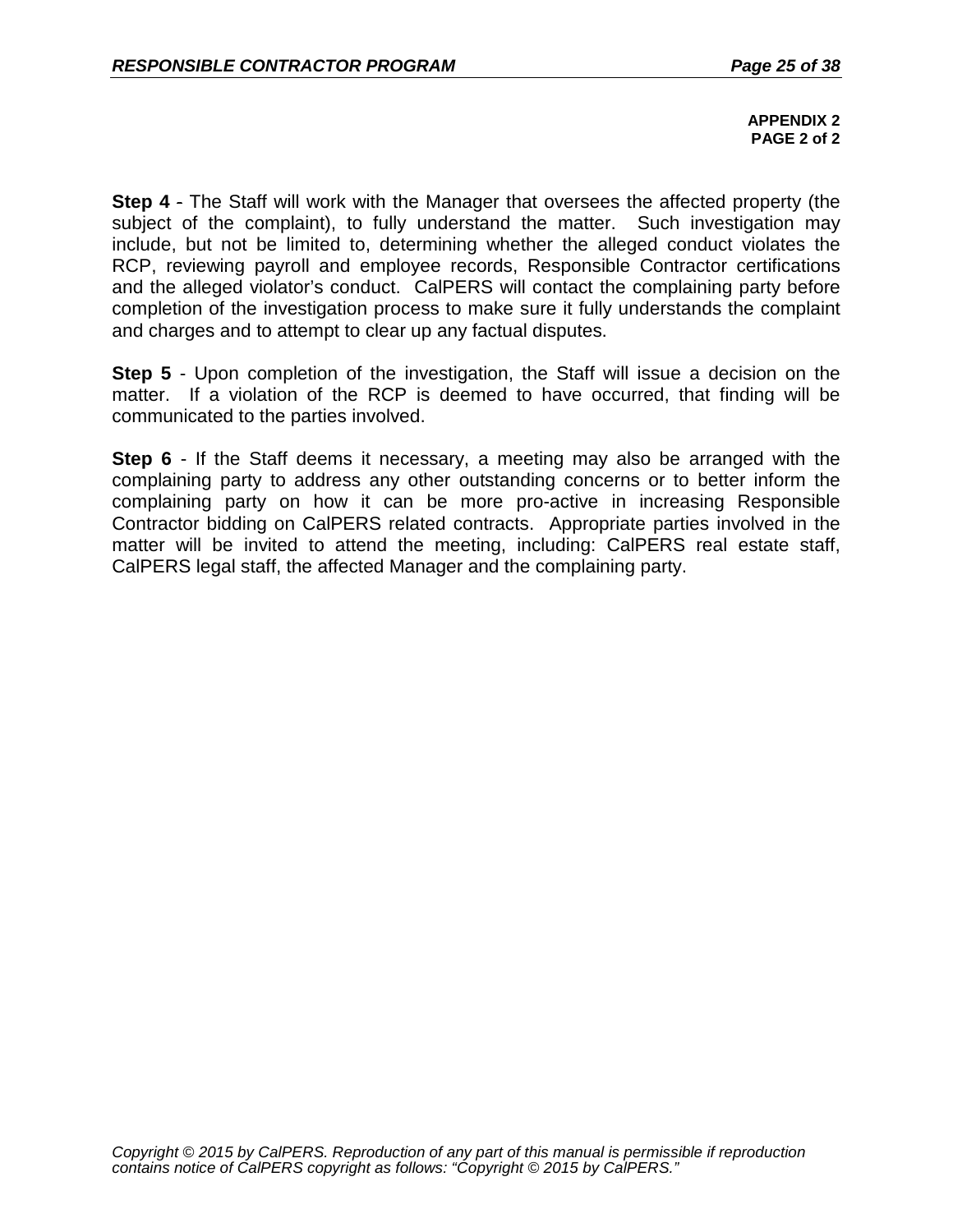**APPENDIX 3 PAGE 1 of 1**

# **Appendix 3**

# **Manager's Certificate of Compliance and Annual Report on Manager's Responsibilities**

| <b>GENERAL INFORMATION</b>                                                                                                                                                                                                                                                                                                                                                                                                                               |                      |                                                                                                                                                                                                                                    |  |  |
|----------------------------------------------------------------------------------------------------------------------------------------------------------------------------------------------------------------------------------------------------------------------------------------------------------------------------------------------------------------------------------------------------------------------------------------------------------|----------------------|------------------------------------------------------------------------------------------------------------------------------------------------------------------------------------------------------------------------------------|--|--|
| Company Name                                                                                                                                                                                                                                                                                                                                                                                                                                             |                      |                                                                                                                                                                                                                                    |  |  |
| Address                                                                                                                                                                                                                                                                                                                                                                                                                                                  |                      |                                                                                                                                                                                                                                    |  |  |
| City                                                                                                                                                                                                                                                                                                                                                                                                                                                     |                      |                                                                                                                                                                                                                                    |  |  |
| Telephone Number ( )                                                                                                                                                                                                                                                                                                                                                                                                                                     | <b>Email Address</b> |                                                                                                                                                                                                                                    |  |  |
|                                                                                                                                                                                                                                                                                                                                                                                                                                                          |                      |                                                                                                                                                                                                                                    |  |  |
| A. MANAGER'S CERTIFICATION OF COMPLIANCE WITH RESPONSIBLE CONTRACTOR POLICY                                                                                                                                                                                                                                                                                                                                                                              |                      |                                                                                                                                                                                                                                    |  |  |
| On behalf of the above-named company, I certify that for the fiscal year ending June 30, 20___, ______________<br>(Manager's Name) and its Delegates and their Sub-Delegates (as defined in the Responsible Contractor Program Policy)<br>have complied, to the best of my knowledge, with the Responsible Contractor Policy and the neutrality requirements as<br>outlined in:<br>Addendum A<br>Addendum B<br>Neither Addendum A nor Addendum B applies |                      |                                                                                                                                                                                                                                    |  |  |
| Signature                                                                                                                                                                                                                                                                                                                                                                                                                                                |                      |                                                                                                                                                                                                                                    |  |  |
| Name (please print)                                                                                                                                                                                                                                                                                                                                                                                                                                      |                      | <b>Title The Community of the Community of the Community of the Community of the Community of the Community of the Community of the Community of the Community of the Community of the Community of the Community of the Commu</b> |  |  |

#### **B. MANAGER'S ANNUAL REPORTING ON ADMINISTRATION OF RESPONSIBLE CONTRACTOR POLICY**

Please provide the information requested by CalPERS on the Annual Report and Manager Responsibilities Report forms found at the following Internet sites:

Annual Report:<http://www.calpers.ca.gov/eip-docs/investments/policies/annual-report.xls>

Manager Responsibilities Report: [http://www.calpers.ca.gov/eip-docs/investments/policies/manager-responsibilities](http://www.calpers.ca.gov/eip-docs/investments/policies/manager-responsibilities-questionnaire.doc)[questionnaire.doc](http://www.calpers.ca.gov/eip-docs/investments/policies/manager-responsibilities-questionnaire.doc)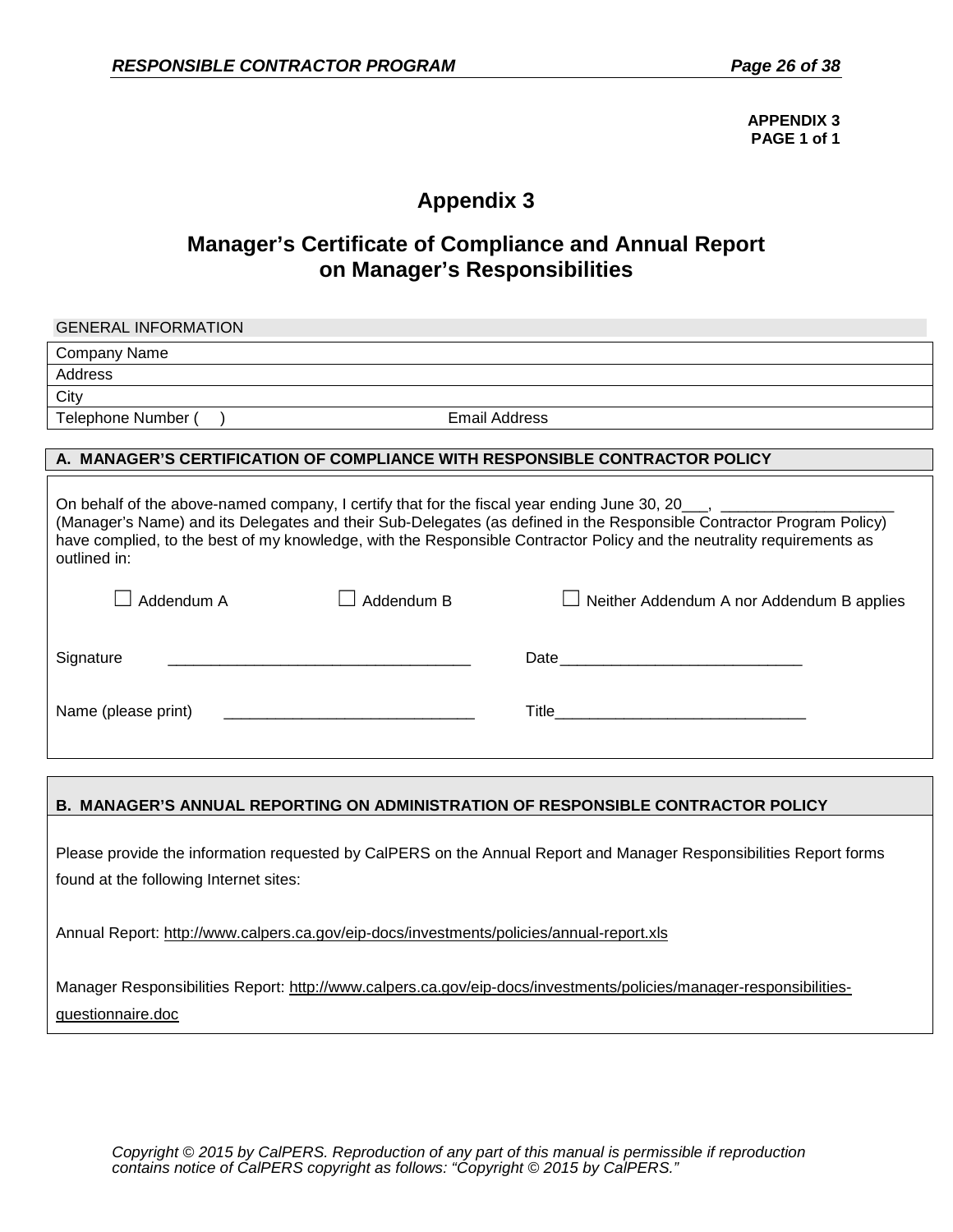**APPENDIX 4 PAGE 1 of 2**

## **Appendix 4**

## **Model Delegate/Sub-Delegate Contract Rider Agreeing to be Bound by Neutrality Requirement**

## **RIDER #\_\_ TO CONTRACT DATED \_\_\_\_\_\_\_\_\_\_\_\_ BETWEEN \_\_\_\_\_\_\_\_\_\_\_\_\_\_\_\_\_\_\_\_\_\_\_\_\_\_\_\_\_\_ (CONTRACTOR) REQUIRING LABOR NEUTRALITY**

Services under the contract identified above (Contract) will be provided with respect to real estate beneficially owned by the California Public Employees' Retirement System (CalPERS). CalPERS has established a Neutrality Requirement in connection with its Responsible Contractor Policy, requiring employer neutrality as to union or employee organizing efforts. By signing below, Contractor will be agreeing to be bound by the Neutrality Requirement. The provisions of the Neutrality Requirement that apply to Contractor are as follows:

### **1. Obligation to Remain Neutral**

If a labor organization lawfully attempts to organize Contractor's or its subcontractor's employees providing maintenance, operation, or property-related services at CalPERSowned real estate listed below (Responsible Contractor Program, or "RCP," Investments), or if such employees themselves attempt to organize, [Name of entity retaining Contractor] and all parties to any such subcontract shall remain "neutral," as explained in the next paragraph. Neutrality only is required as to employees who service an RCP Investment.

To remain "neutral" means not to take any action or make any statement that will directly or indirectly state or imply any support for or opposition to the selection by employees of a collective bargaining agent, or preference or opposition to any particular union as a bargaining agent. Nothing in this rider obligates Contractor to or prohibits Contractor from entering into private neutrality, labor peace or other lawful agreements with a labor organization seeking to represent or who currently represents workers at an RCP Investment.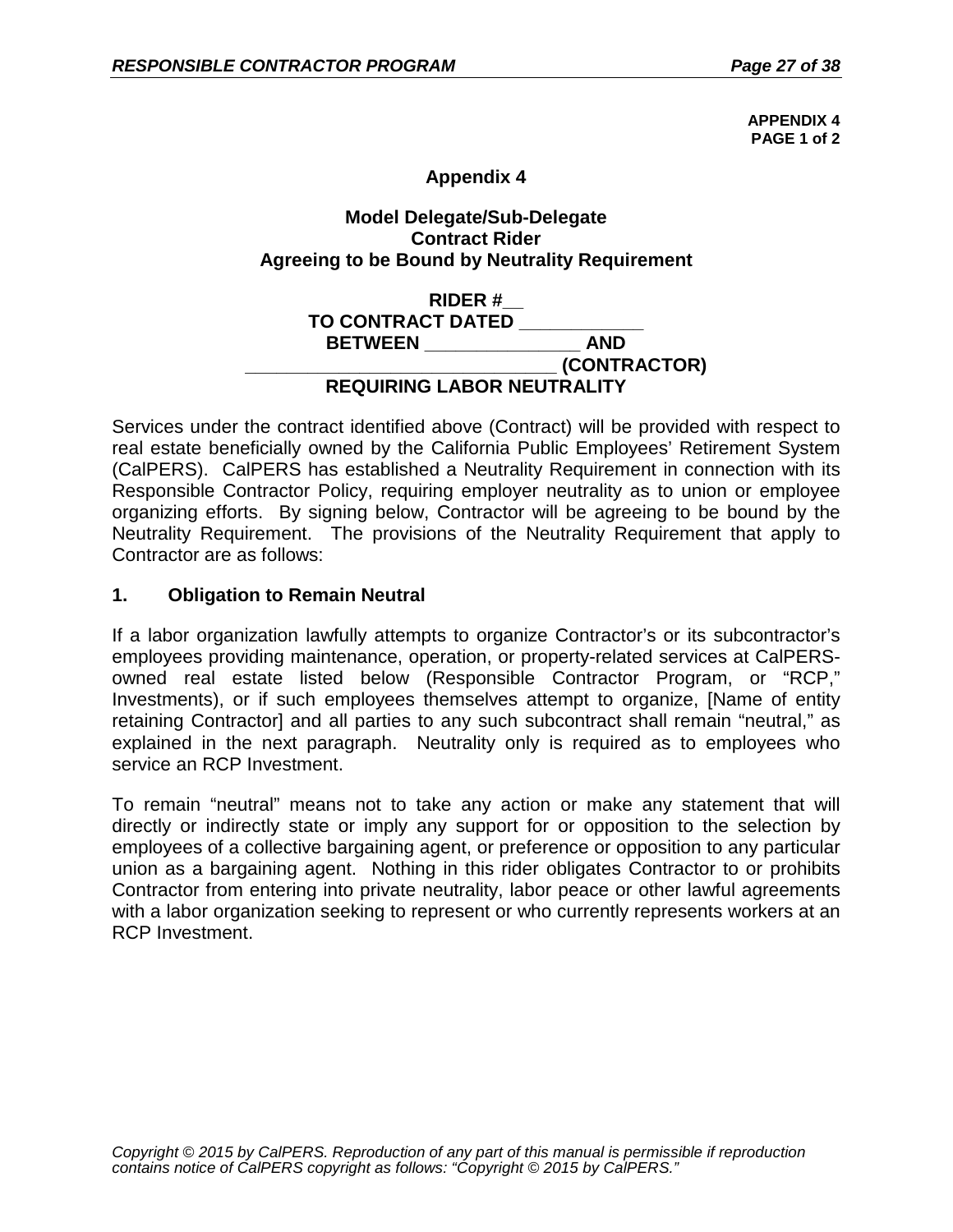#### **APPENDIX 4 PAGE 2 of 2**

Contractor shall notify employees with respect to whom it is to remain neutral that it has agreed to be neutral by providing the following notice to such employees in writing in any reasonable manner: "As required by our contract to provide [type of service] at [name of building], [name of contractor] has agreed to remain neutral if our employees who provide such services choose to join or form a union. This means that [name of contractor] will not do or say anything that either supports or opposes employee selection of a union."

Resolution of any inter-jurisdictional trade disputes shall be the responsibility of the unions (e.g., trades and the various state and national building trades councils). Subcontractor is not required to become involved in inter-jurisdictional trade disputes.

## **2. Obligation to Require Subcontractors to Agree to Similar Rider**

If Contractor subcontracts any part of the Contract after signing this Rider, the subcontractor must agree to a rider similar to this one if the subcontract is worth at least \$100,000. Contact [name of Manager representative] at \_\_\_ for assistance in preparing an appropriate rider. If Contractor has already subcontracted part of this Contract and the subcontract is worth at least \$100,000, Subcontractor must promptly encourage its existing subcontractors to agree to such a rider. Contact [name of Manager representative] at if Contractor believes that insisting on such a rider or enforcing such a rider will have adverse consequences.

## **3. RCP Investments**

The RCP Investments at which Contractor will or may be performing services are:

- [Insert list]
- Any other investment [Name of entity retaining Contractor] designates in writing

# **4. Obligation to Provide Information**

Contractor must provide information about the effects of requiring neutrality, as requested by [Name of entity retaining Contractor].

Agreed to this day of the control of the control of the control of the control of the control of the control o

\_\_\_\_\_\_\_\_\_\_\_\_\_\_\_\_\_\_\_\_\_\_\_\_\_\_\_\_\_\_\_ [NAME OF ENTITY RETAINING CONTRACTOR]

\_\_\_\_\_\_\_\_\_\_\_\_\_\_\_\_\_\_\_\_\_\_\_\_\_\_\_\_\_\_\_ **CONTRACTOR**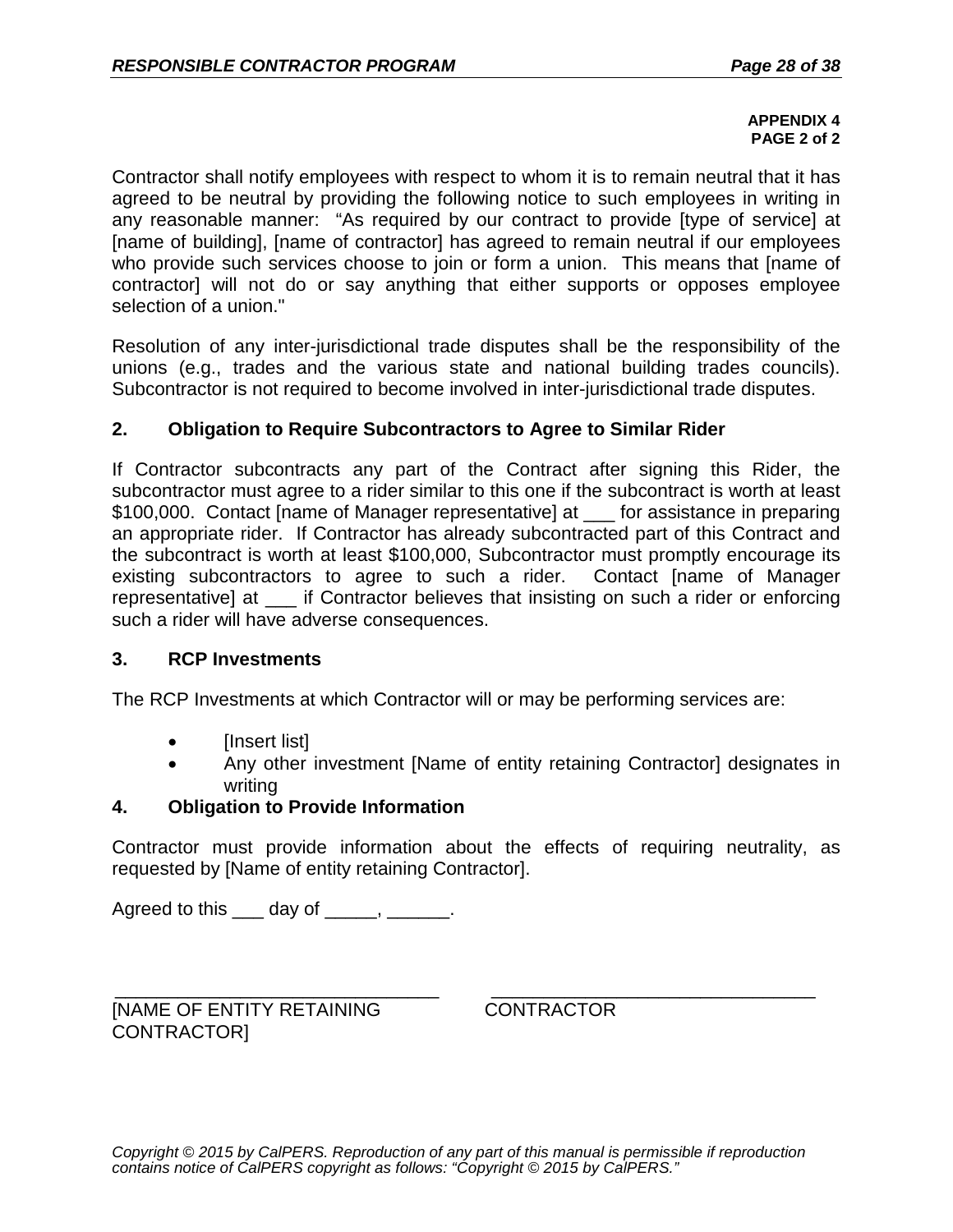**APPENDIX 5 PAGE 1 of 1**

# **Appendix 5**

### **Neutrality Exception Report**

A Manager subject to the Responsible Contractor Program ("RCP")'s Neutrality Requirement must file this form with CALPERS within 30 days after it grants a neutrality exception under Section 4.a of Addendum A.

- 1. **Manager's Name**:
- 2. **Person to Contact at Manager for More Information (include contact information)**:
- 3. **Date neutrality exception granted**:
- 4. **Date report filed with CalPERS**:
- 5. **Affected property**:
- 6. **Delegate/Sub-delegate granted exception**:
- 7. **Excepted contract (include description of covered work)**:
- 8. **Value of excepted contract**:
- 9. **Reason for granting exception (include reasonable evidence showing that requiring neutrality would materially adversely affect the investment** (e.g., describe how its financial performance would suffer by more than the lesser of \$50,000 or a 10% increase in contract cost)):
- 10. **Additional information CalPERS should consider**: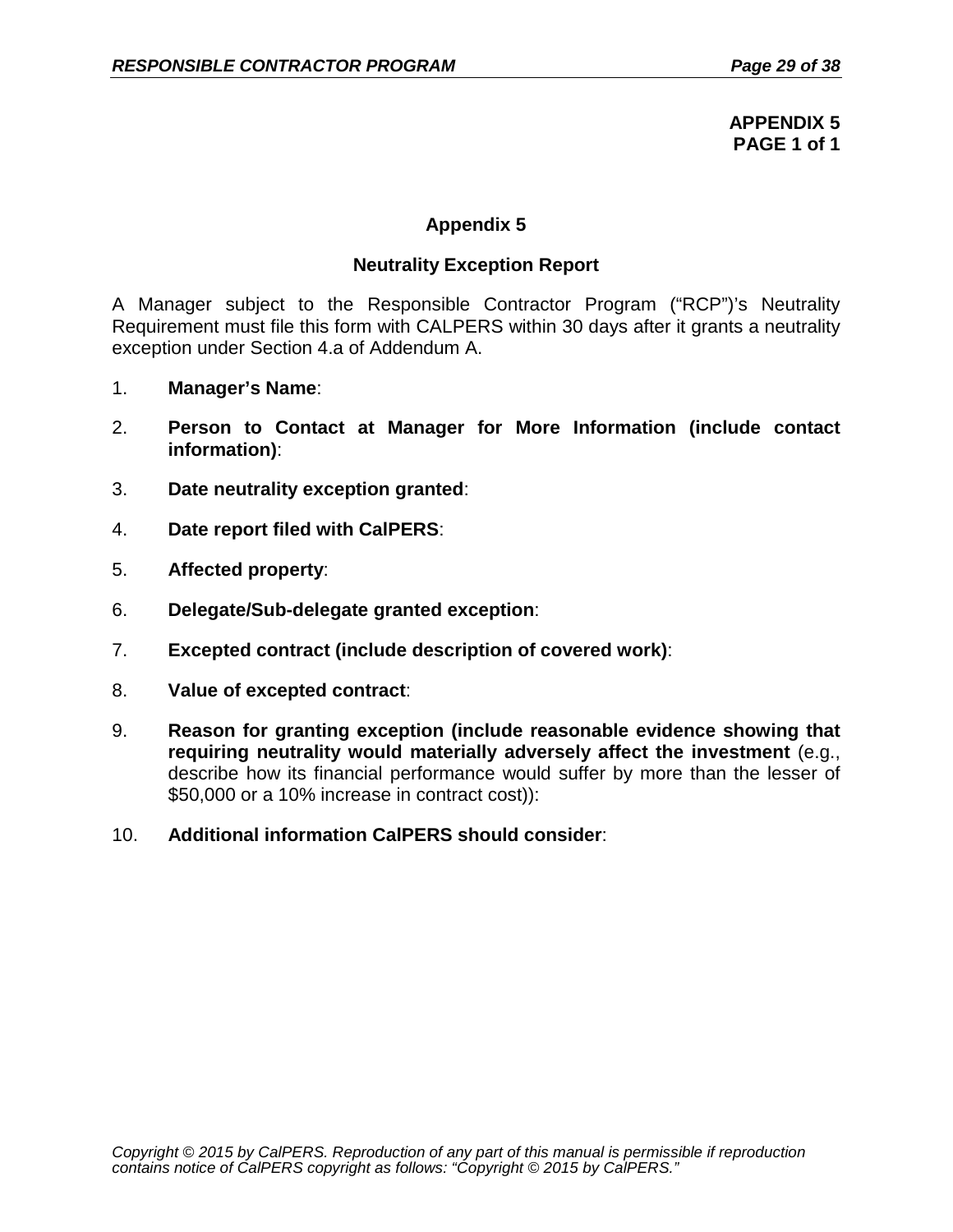**ADDENDUM B PAGE 1 OF 6**

### **ADDENDUM B**

### **NEUTRALITY TRIAL PROGRAM POLICY FOR NON-CORE REAL ESTATE MANAGERS AND INFRASTRUCTURE MANAGERS**

*This Neutrality Trial Program Policy is effective July 1, 2015 and will expire on June 30, 2017.*

# **I. PURPOSE**

This document establishes a special Neutrality Trial Program (NTP) to determine whether it would be appropriate to modify the Responsible Contractor Program (RCP) to require certain Managers, Delegates, and Sub-Delegates to remain neutral when employees or labor organizations seek to organize employees who provide certain services to CalPERS RCP Investments. The NTP supplements but does not supersede the RCP except to the extent it provides that selected Non-Core Real Estate Managers and Infrastructure Managers, and their respective Delegates, and Sub-Delegates participating in the NTP, agree to remain neutral with respect to such organizing efforts. Thus, for example, complaints about NTP violations should be made in accordance with the RCP's complaint procedures. Capitalized terms that are not defined elsewhere in the text of this document generally are defined in the RCP and in the NTP Section IV.

Before implementing the NTP, CalPERS conducted an extensive investigation to determine whether requiring neutrality would affect investment performance, but the evidence was insufficient to make such a determination for Non-Core Real Estate Managers and Infrastructure Managers with certainty. To further enhance CalPERS knowledge and understanding of these matters, CalPERS adopted the NTP to give it an opportunity to make such a determination with respect to a significant but limited number of its RCP Investments.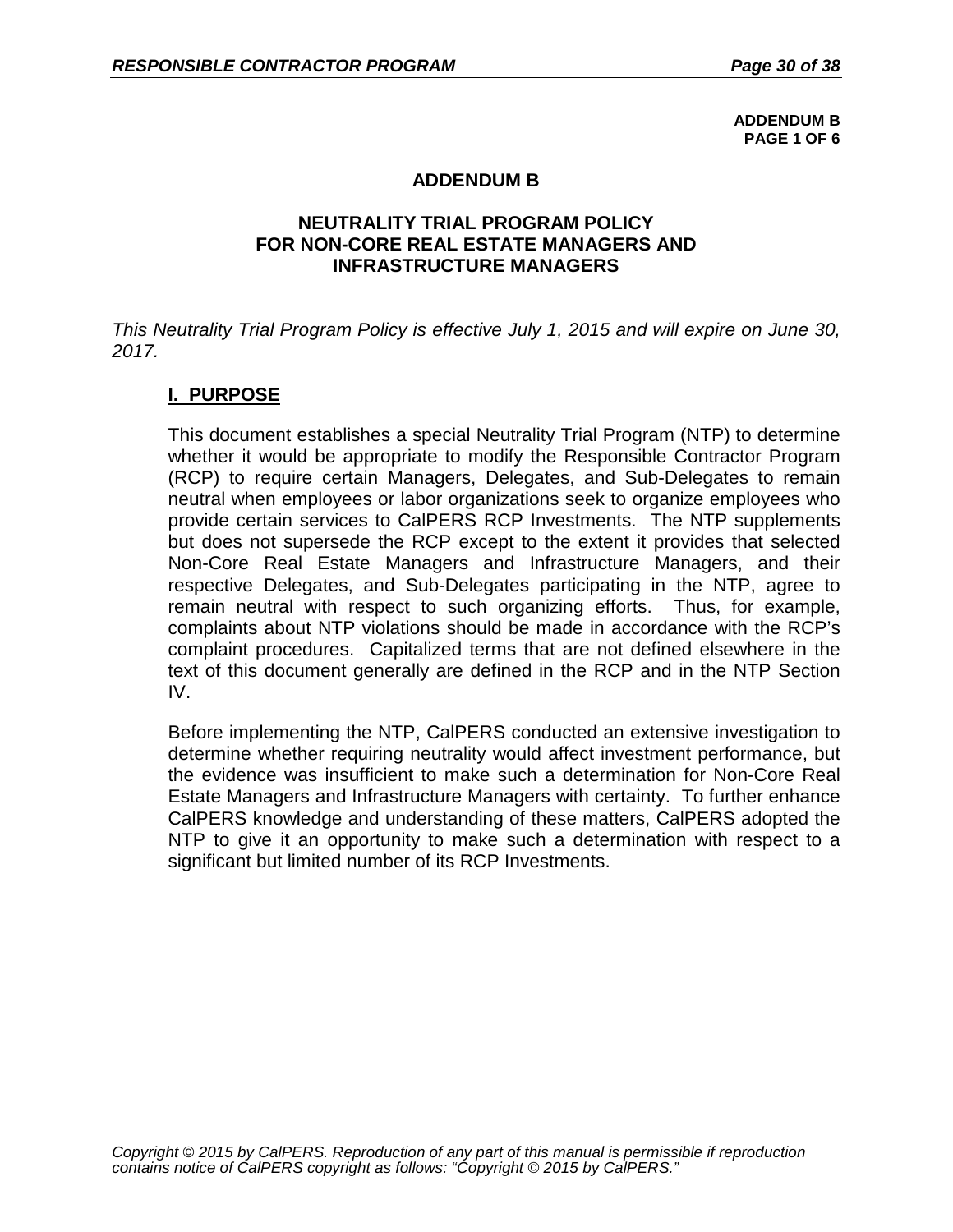**ADDENDUM B PAGE 2 OF 6**

## **II. NTP TERMS**

- A. **Managers, Delegates, and Sub-Delegates Subject to the NTP**  Because existing contracts generally prevent CalPERS from unilaterally requiring existing Managers to participate in the NTP, the NTP only applies to selected Non-Core Real Estate Managers and Infrastructure Managers who: (a) voluntarily agree to participate in the NTP; and (b) execute new contracts or amendments to existing contracts with Delegates or Sub-Delegates on or after the effective date of the NTP. Such Managers shall require their Delegates and Sub-Delegates subject to a new or amended contract on or after the NTP's effective date to agree to be bound by it, subject to the exceptions set forth in the NTP or the RCP (e.g., Exempt Contracts). Subject to those exceptions, such Managers shall encourage their then-existing Delegates and Sub-Delegates as of the NTP's effective date to voluntarily agree to be bound by the NTP. Exhibit B-I to this Policy is a rider form that subject Managers must use to secure a Delegate's or Sub-Delegate's agreement to be bound by the NTP. Managers may add other provisions or make minor changes to the rider, in either case if they are not materially inconsistent with it. Neutrality exceptions or limitations may not be added to the rider.
- B. **Neutrality**  If a labor organization lawfully attempts to organize a Manager's, Delegate's, or Sub-Delegate's employees, or if such employees themselves lawfully attempt to organize, their employer shall remain neutral, as set forth below. If that employer is a Delegate, the Manager that hired the Delegate also shall remain neutral. If that employer is a Sub-Delegate, the Delegate that hired the Sub-Delegate and the Manager that hired the Delegate also shall remain neutral.

Neutrality only is required as to employees of an employer subject to the NTP who provide maintenance, operation, or other property-related services (e.g., food services) at an RCP Investment pursuant to an RCP Contract that is not an Exempt Contract. Neutrality is not required as to employees providing professional services (e.g., accounting or property management services) or construction services.

For example, if a Manager's own employees provide maintenance services at an RCP Investment, the Manager would have to remain neutral if they attempt to organize.

A Manager, Delegate, or Sub-Delegate shall remain neutral at all times while it is subject to the neutrality requirement. However, prior to the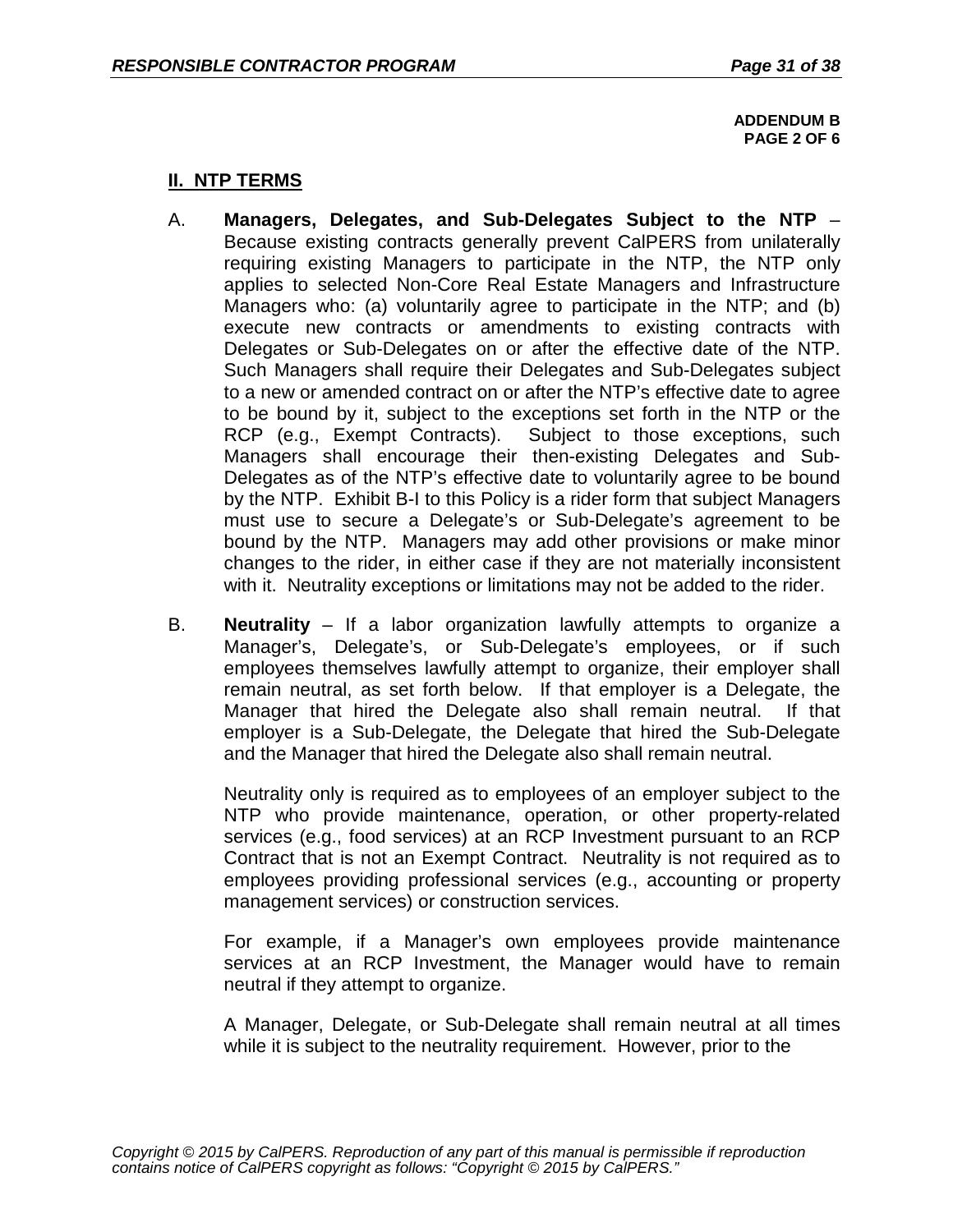**ADDENDUM B PAGE 3 OF 6** 

commencement of any organizing efforts, a minor, unintentional violation of the neutrality requirement will not violate the NTP.

To remain "neutral" means not to take any action or make any statement that will directly or indirectly state or imply any support for or opposition to the selection by employees of a collective bargaining agent, or preference or opposition to any particular union as a bargaining agent. Nothing in this policy obligates Managers or Delegates to enter, or prohibits them from entering, into private neutrality, labor peace or other lawful agreements with a labor organization representing or seeking to represent workers at a RCP Investment.

A Manager, Delegate, or Sub-Delegate shall notify employees with respect to whom the NTP requires it to remain neutral that it has agreed to be neutral, by providing the following notice to such employees in writing in any reasonable manner: "As required by our contract to provide [type of service] at [name of building], [name of contractor] has agreed to remain neutral if our employees who provide such services choose to join or form a union. This means that [name of contractor] will not do or say anything that either supports or opposes employee selection of a union."

Resolution of any inter-jurisdictional trade disputes shall be the responsibility of the unions (e.g., trades and the various state and national building trades councils). This Policy does not call for any involvement by Managers, Delegates, or Sub-Delegates in inter-jurisdictional trade disputes.

C. **Neutrality Requirement Exceptions** – If at the time a contract is entered into, a Manager, based on reasonable evidence, believes that requiring neutrality would materially adversely affect an RCP Investment (e.g., that its financial performance would suffer by more than the lesser of \$50,000 or a 10% increase in contract cost), the neutrality requirement shall not apply. An exception normally may be granted only after competitive bidding has failed to result in an acceptable bid because of the neutrality requirement. However, if it is virtually certain that competitive bidding would not produce an acceptable bid if neutrality were required, an exception may be granted without competitive bidding, e.g., when only one contractor could do the work because of proprietary software or equipment, and that contractor would not agree to neutrality. If a contract has been entered into requiring neutrality, but the Manager, based on reasonable evidence, believes that requirement should be waived for the reasons set forth in the preceding sentences, it may grant a neutrality exception.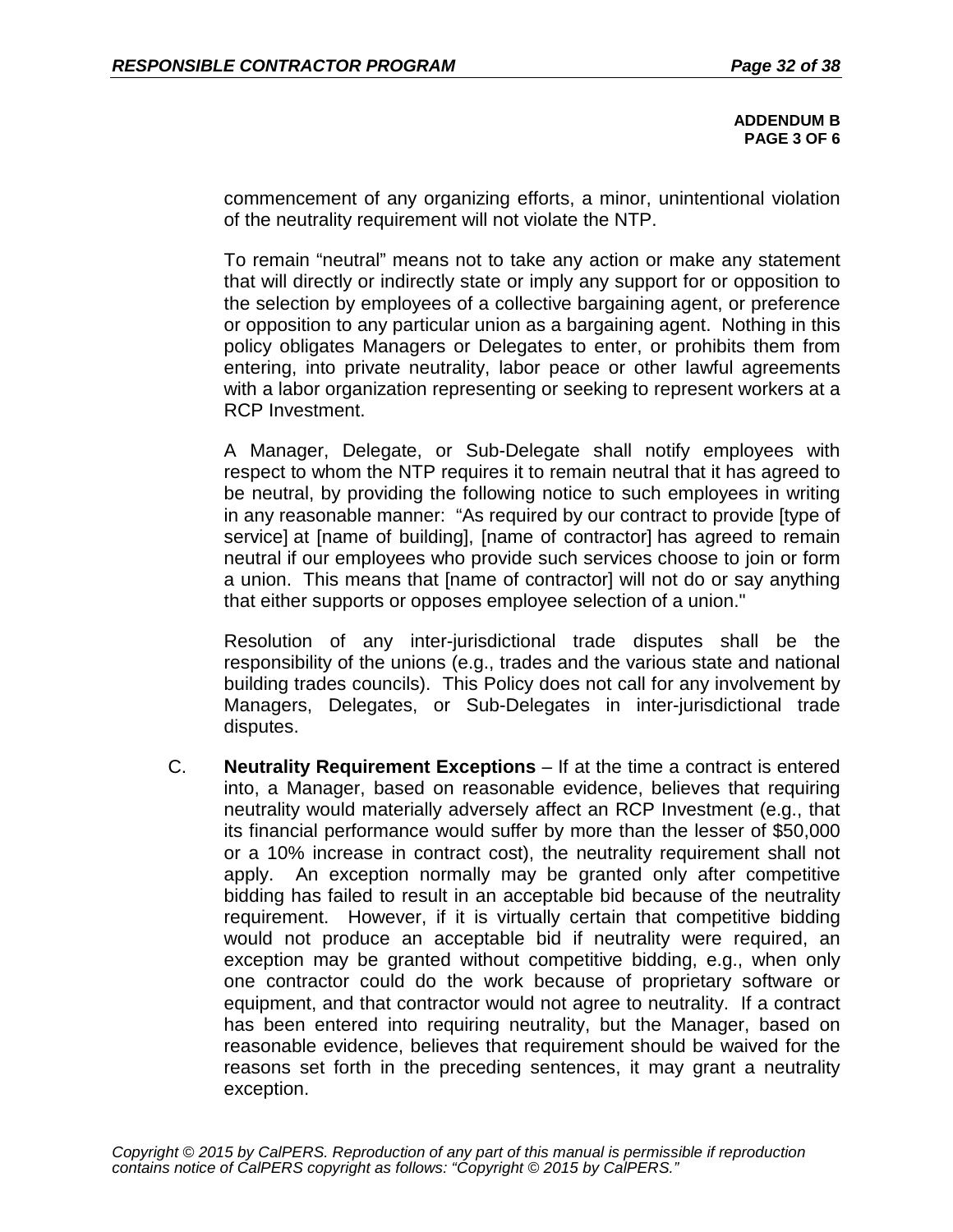#### **ADDENDUM B PAGE 4 OF 6**

Within 30 days after granting a neutrality exception, the Manager shall send a written report to Staff explaining its decision. The form attached as Exhibit B-II to this document shall be used for making such reports. Staff may revise this form as Staff deems appropriate. Staff shall prepare an analogous report for exceptions it grants. Subject to reasonable limitations established by Staff, copies of exception reports will be sent by e-mail to labor representatives and Managers that have asked to be included in an exception report e-mail group.

If Staff, based on the information it obtains in these exception reports or otherwise, determines that a Manager has a practice of granting neutrality exceptions improperly (i.e., in a manner not permitted by the first paragraph of this section), it shall cancel the Manager's right to grant neutrality exceptions in the future. Thereafter, the Manager must request exceptions from the Staff, which shall be deemed granted unless rejected in writing by the Staff within two business days after receipt.

Staff shall review neutrality exceptions for appropriateness, with the assistance of experts and consultants if Staff determines that would be helpful. Staff shall report on neutrality exceptions in its RCP Policy Annual Report or more frequently as the Investment Committee requests.

- D. **Safe Harbor**  Because this is a trial program, Managers, Delegates, and Sub-Delegates will not be subject to termination for NTP violations unless they are flagrant, intentional, or repetitive. However, each Manager subject to the NTP shall make commercially reasonable, good faith efforts to prevent its Delegates and Sub-Delegates from violating the NTP, to remedy NTP violations when possible, and to warn or discipline Delegates and Sub-Delegates for NTP violations as appropriate. These efforts may involve communicating with affected labor unions or seeking their participation in remedial efforts.
- E. **Monitoring and Enforcing the NTP, and Reporting Results**  Managers and their Delegates and Sub-Delegates subject to the NTP shall file written reports on NTP compliance and consequences on a form provided by Staff and at the time it prescribes, e.g., every six months. Among other things, this report shall require information as to (1) organizing efforts at RCP Investments, (2) how, if any, the NTP has affected investment performance of individual RCP Investments, (3) whether Delegates or Sub-Delegates who have agreed to neutrality have abandoned or threatened to abandon contracts when organizing efforts commenced or appeared imminent, and (4) suggestions for making the neutrality requirement more appropriate or effective.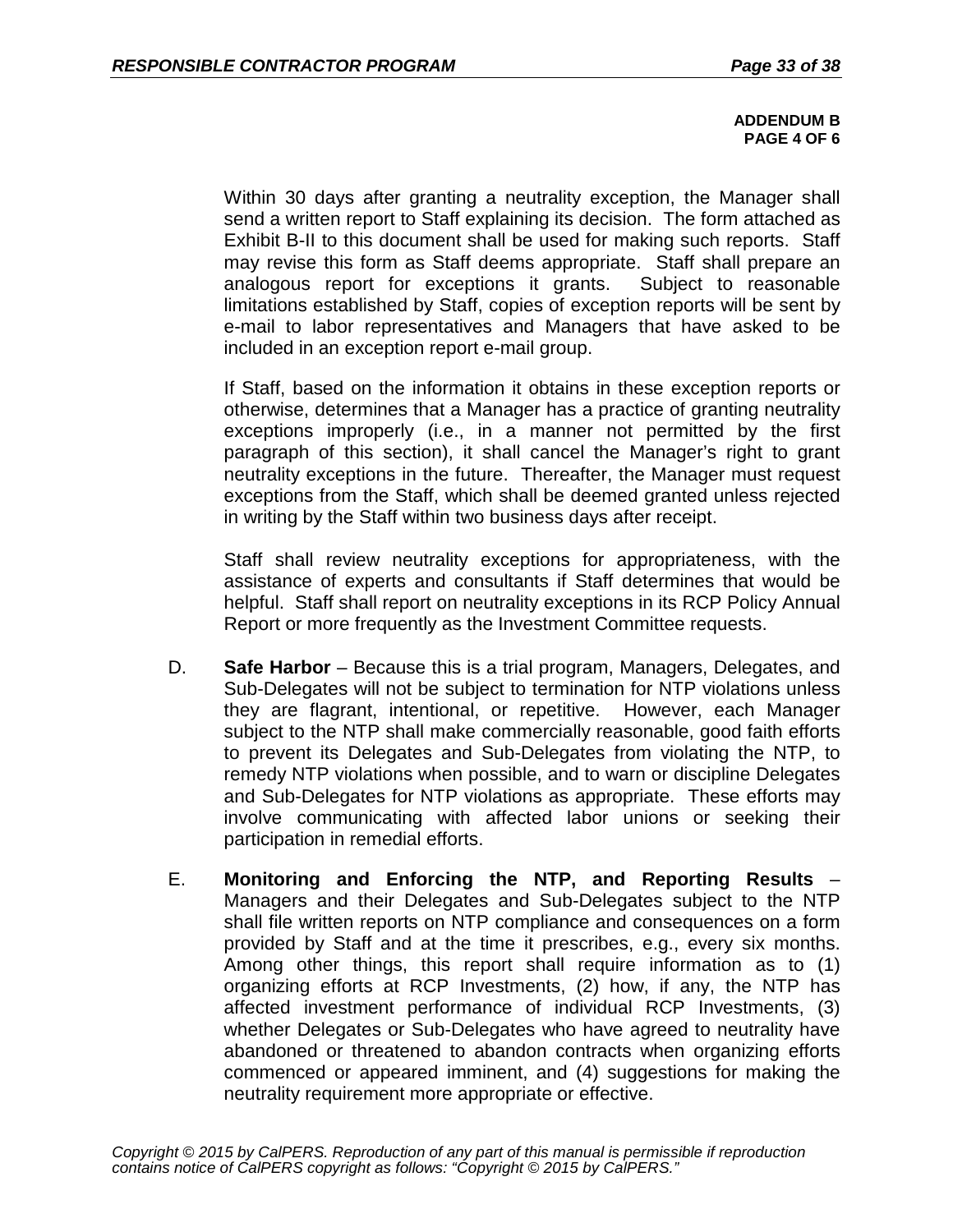#### **ADDENDUM B PAGE 5 OF 6**

Approximately every six months, Staff will schedule meetings with Managers subject to the NTP and representatives of interested labor organizations to discuss NTP compliance and consequences. If significant NTP issues arise, Staff will notify the Board's Investment Committee and present recommendations for addressing those issues. The Staff will report on NTP compliance and consequences in the RCP Policy Annual Report.

In advance of these semi-annual meetings, CalPERS encourages unions that have an interest in the NTP to file written reports on their experiences under the NTP, how, if at all, it has affected CalPERS investments, and suggestions for making the neutrality requirement more appropriate or effective.

F. **Unforeseen Issues** – If unforeseen issues arise in the implementation, administration, or evaluation of the NTP, the Investment Committee shall have the power to take any actions it determines to be appropriate to deal with or resolve those issues. If there is insufficient time to secure such Investment Committee action, Staff shall have the power to take any actions it determines to be appropriate to deal with or resolve unforeseen issues. Staff shall promptly report any such actions it takes to the Investment Committee.

# **III. EVALUATING NTP RESULTS**

As to each Affected RCP Investment in isolation, its Manager shall (as part of the reporting required by NTP Section II.E.) advise CalPERS whether neutrality resulted in (a) reasonably quantifiable differences in investment return, and what they were, (b) the same, greater, or lesser labor risks, and (c) reasonably nonquantifiable investment performance impacts that in the aggregate were positive, neutral, or negative.

Within 60 days after each reporting period and at the end of the NTP trial period, Staff shall determine how, if any, the NTP's neutrality requirement affected investment performance of each Affected RCP Investment, taking an allocable portion of Incremental Costs into account, affected labor risks, or otherwise affected the investment).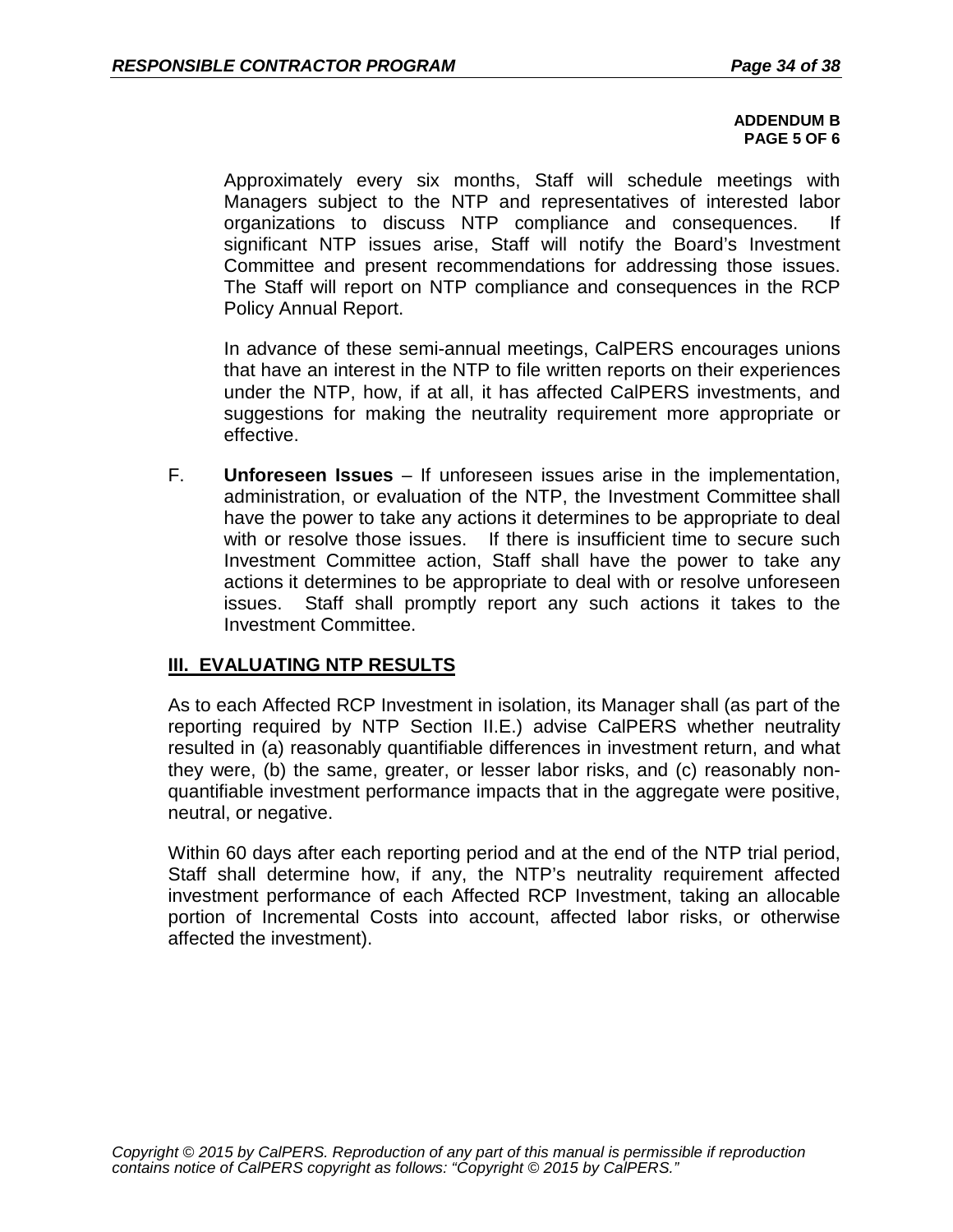**ADDENDUM B PAGE 6 OF 6**

At the end of the NTP trial period, Staff will report back to the Investment Committee with recommendations for going forward.

If considered for permanent inclusion, Staff shall make recommendations to the Board's Investment Committee on modifying the RCP to include the NTP as to the appropriate (but not yet determined) universe of RCP Investments, along with appropriate monitoring and enforcement mechanisms, e.g., ones that will not materially increase Incremental Cost.

If the Staff determines before the end of the NTP trial period that the NTP will be a success or failure, Staff shall notify the Investment Committee and shall recommend, in the case of NTP success, the immediate extension of a neutrality requirement to the appropriate universe of RCP Investments, with appropriate monitoring and enforcement mechanisms or, in the event of NTP failure, the immediate termination of the NTP.

Determinations of success or failure will be made in accordance with these guidelines, as reasonably interpreted and supplemented by Staff.

## **IV. DEFINITIONS**

Except as indicated below, capitalized terms used in this NTP shall have the same meaning as defined in the RCP.

- A. **Affected RCP Investments**  RCP Investments with RCP Contracts subject to the NTP, subject to any sensible limitations the Staff may elect to establish. Managers and labor organizations will be asked to identify the Affected RCP Investments.
- B. **Incremental Cost**  This is the cost of administering the NTP. It includes all NTP administration costs (including internal and external consulting, legal, and staff costs) that would not have been incurred under the basic RCP (Incremental Cost). It does not include (a) amounts already taken into account in determining Affected RCP Investments' return on investment, (b) the cost of establishing the NTP, (c) the cost of periodic stakeholder meetings and activities conducted pursuant to NTP Section II.E., and (d) the cost of analyzing its results or reporting on them to the Board or Board committees. Incremental Cost will include NTP enforcement costs.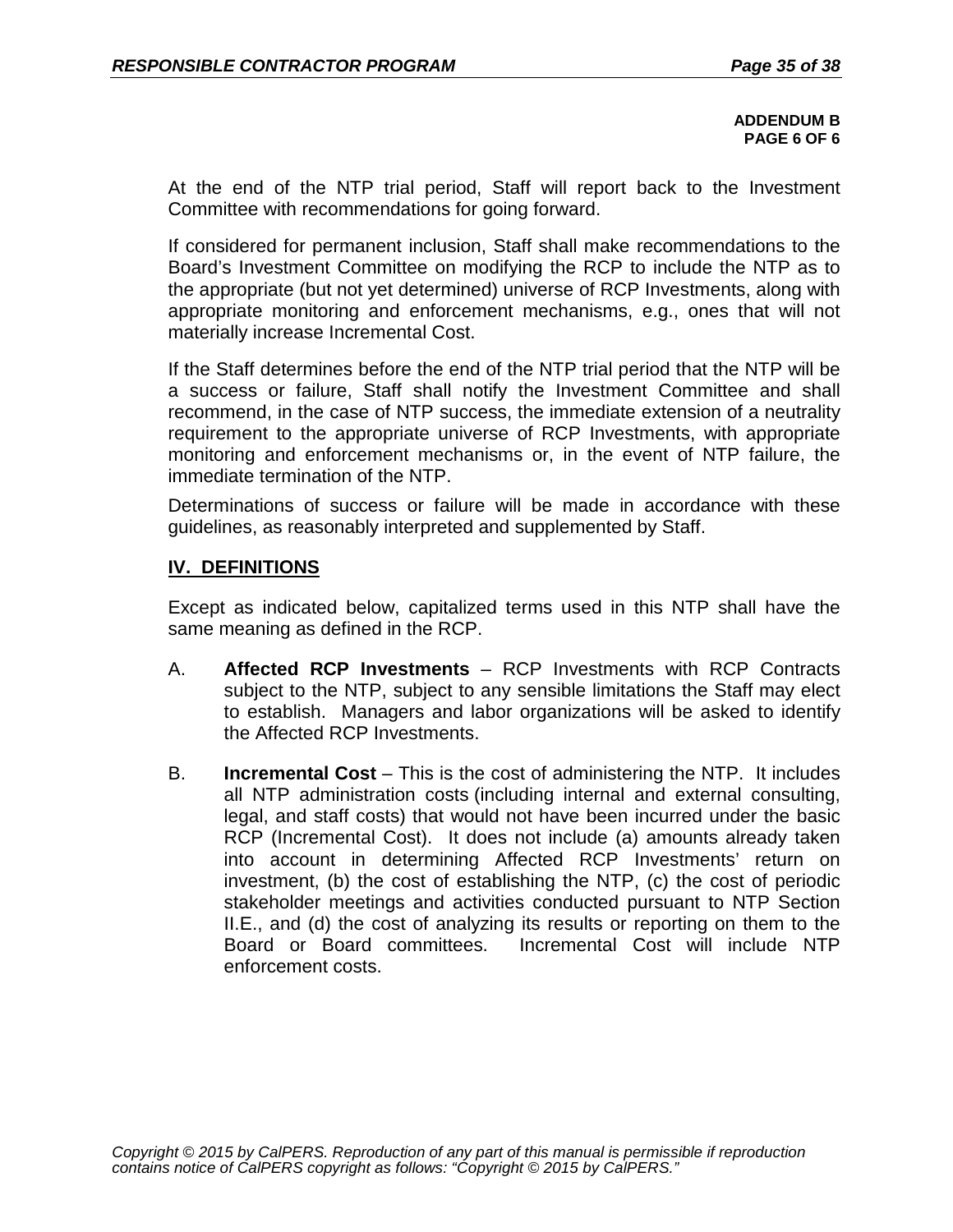**EXHIBIT B-I PAGE 1 OF 2**

# **EXHIBIT B-I**

# **MODEL DELEGATE/SUB-DELEGATE CONTRACT RIDER AGREEING TO BE BOUND BY NTP**

### **RIDER #\_\_ TO CONTRACT DATED \_\_\_\_\_\_\_\_\_\_\_\_ BETWEEN \_\_\_\_\_\_\_\_\_\_\_\_\_\_\_\_\_\_\_\_\_\_\_\_\_\_\_\_\_\_ (CONTRACTOR)) REQUIRING LABOR NEUTRALITY**

Services under the contract identified above (Contract) will be provided with respect to real estate beneficially owned by the California Public Employees' Retirement System (CalPERS). CalPERS has established a Neutrality Trial Program (NTP) to determine the potential impact on investments of requiring employer neutrality as to union or employee organizing efforts. By signing below, Contractor will be agreeing to be bound by the NTP while it remains in effect. The provisions of the NTP that apply to Contractor are as follows:

## **1. Obligation to Remain Neutral**

If a labor organization lawfully attempts to organize Contractor's or its subcontractor's employees providing maintenance, operation, or property-related services at CalPERSowned real estate listed below (RCP Investments), or if such employees themselves attempt to organize, [Name of entity retaining Contractor] and all parties to any such subcontract shall remain "neutral," as explained in the next paragraph. Neutrality only is required as to employees who service an RCP Investment.

To remain "neutral" means not to take any action or make any statement that will directly or indirectly state or imply any support for or opposition to the selection by employees of a collective bargaining agent, or preference or opposition to any particular union as a bargaining agent. Nothing in this rider obligates Contractor to or prohibits Contractor from entering into private neutrality, labor peace or other lawful agreements with a labor organization seeking to represent or who currently represents workers at a RCP Investment.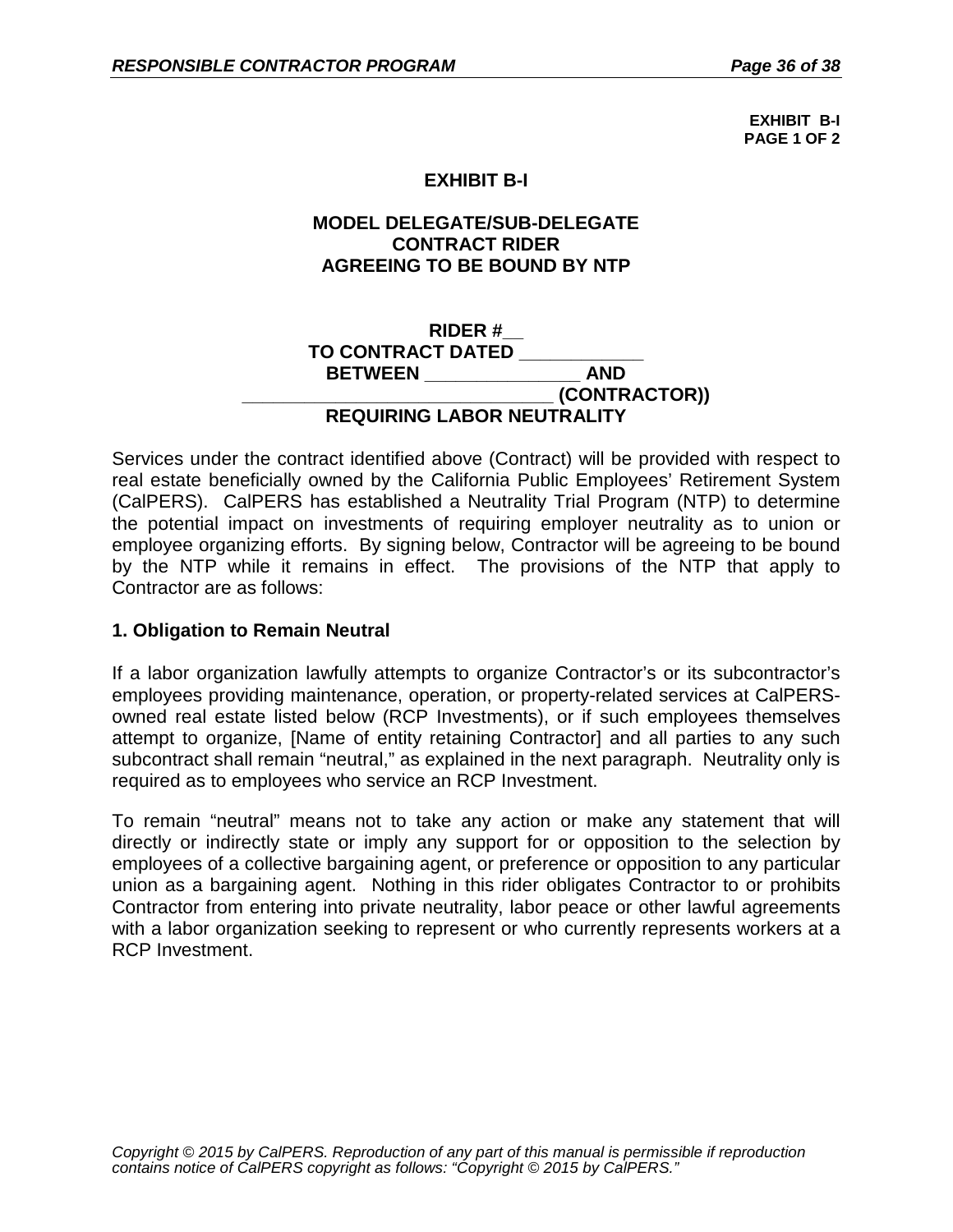#### **EXHIBIT B-I PAGE 2 OF 2**

Contractor shall notify employees with respect to whom it is to remain neutral that it has agreed to be neutral by providing the following notice to such employees in writing in any reasonable manner: "As required by our contract to provide [type of service] at [name of building], [name of contractor] has agreed to remain neutral if our employees who provide such services choose to join or form a union. This means that [name of contractor] will not do or say anything that either supports or opposes employee selection of a union."

Resolution of any inter-jurisdictional trade disputes shall be the responsibility of the unions (e.g., trades and the various state and national building trades councils). Subcontractor is not required to become involved in inter-jurisdictional trade disputes.

### **2. Obligation to Require Subcontractors to Agree to Similar Rider**

If Contractor subcontracts any part of the Contract after signing this Rider, the subcontractor must agree to a rider similar to this one if the subcontract is worth at least \$100,000. Contact [name of Manager representative] at for assistance in preparing an appropriate rider. If Contractor has already subcontracted part of this Contract and the subcontract is worth at least \$100,000, Subcontractor must promptly encourage its existing subcontractors to agree to such a rider. Contact [name of Manager representative] at \_\_\_ if Contractor believes that insisting on such a rider or enforcing such a rider will have adverse consequences.

## **3. RCP Investments**

The RCP Investments at which Contractor will or may be performing services are:

- [Insert list]
- Any other investment [Name of entity retaining Contractor] designates in writing

#### **4. Obligation to Provide Information**

Contractor must provide information about the effects of requiring neutrality, as requested by [Name of entity retaining Contractor].

Agreed to this  $\_\_\_$  day of  $\_\_\_\_\_\_\_\_\_\_\_\_\_\_\_\_\_\_\_\_$ .

\_\_\_\_\_\_\_\_\_\_\_\_\_\_\_\_\_\_\_\_\_\_\_\_\_\_\_\_\_\_\_ \_\_\_\_\_\_\_\_\_\_\_\_\_\_\_\_\_\_\_\_\_\_\_\_\_\_\_\_\_\_\_\_ [NAME OF ENTITY CONTRACTOR RETAINING CONTRACTOR]